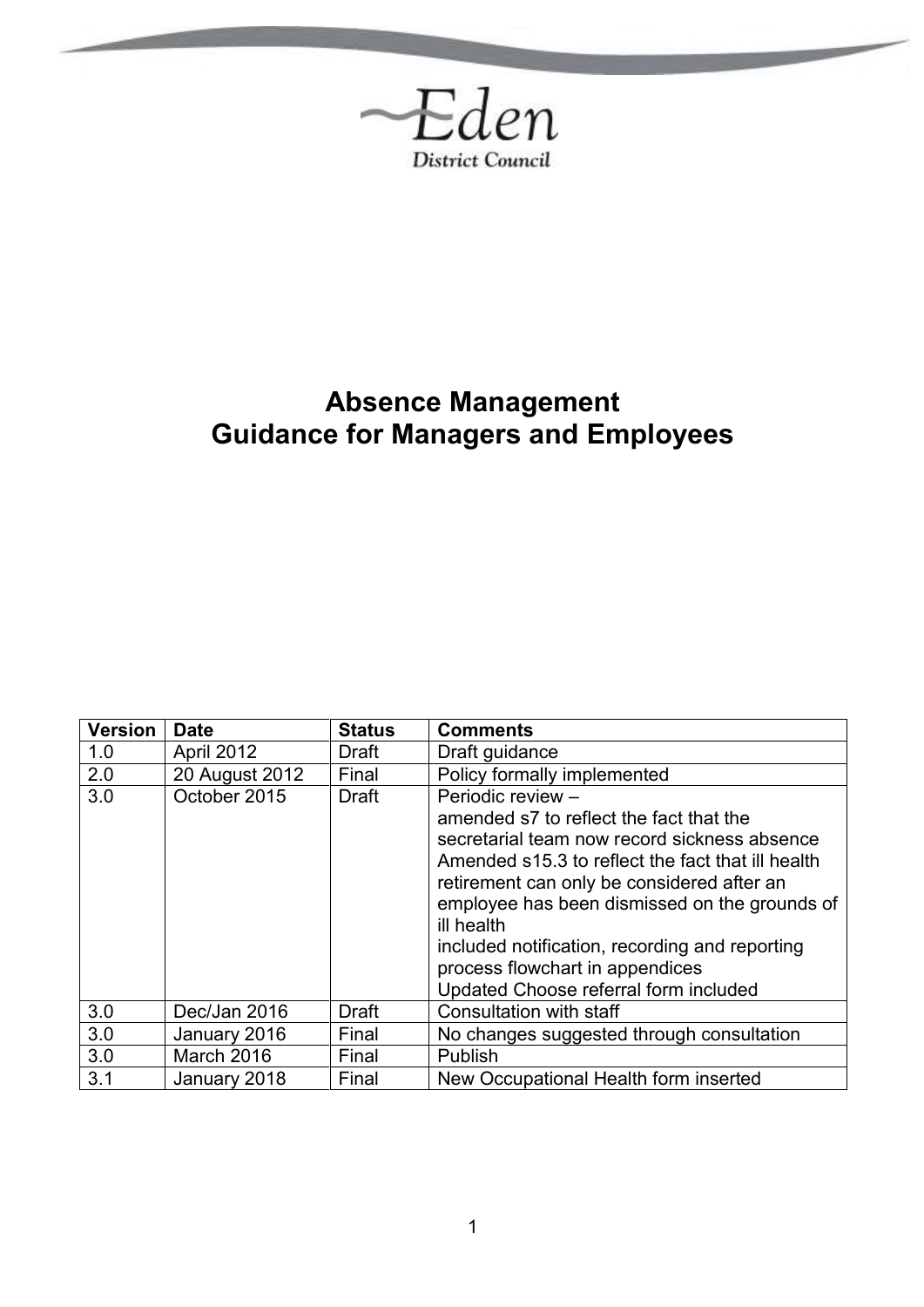## **Contents**

| 1  |      |                                                                                                |  |
|----|------|------------------------------------------------------------------------------------------------|--|
| 2  |      |                                                                                                |  |
|    | 2.1  |                                                                                                |  |
|    | 2.2  |                                                                                                |  |
|    | 2.3  |                                                                                                |  |
|    | 2.4  |                                                                                                |  |
| 3  |      |                                                                                                |  |
| 4  |      |                                                                                                |  |
|    | 4.1  |                                                                                                |  |
|    | 4.2  |                                                                                                |  |
| 5  |      |                                                                                                |  |
| 6  |      |                                                                                                |  |
| 7  |      |                                                                                                |  |
|    | 7.1  |                                                                                                |  |
| 8  |      | Unauthorised Absence and Failure to Follow Sickness Reporting Procedures 8                     |  |
| 9  |      |                                                                                                |  |
| 10 |      |                                                                                                |  |
| 11 |      |                                                                                                |  |
| 12 |      |                                                                                                |  |
| 13 |      |                                                                                                |  |
|    | 13.1 |                                                                                                |  |
|    | 13.2 |                                                                                                |  |
|    | 13.3 |                                                                                                |  |
| 14 |      |                                                                                                |  |
|    | 14.1 |                                                                                                |  |
|    | 14.2 |                                                                                                |  |
|    | 14.3 | Gaining Occupational Health Advice and Considering Reasonable Adjustment. 12<br>Formal Process |  |
|    |      | Formal Process - Stage 1 Sickness Review Meeting 13<br>14.3.1                                  |  |
|    |      | 14.3.2 Formal Process - Stage 2 Sickness Review Meeting 14                                     |  |
|    |      |                                                                                                |  |
| 15 |      |                                                                                                |  |
|    |      |                                                                                                |  |
|    | 15.1 |                                                                                                |  |
|    |      |                                                                                                |  |
|    | 15.3 | Formal Process.                                                                                |  |
|    |      | Formal Process - Stage 1 Sickness Review Meeting 16<br>15.3.1                                  |  |
|    |      | 15.3.1.1                                                                                       |  |
|    |      | Return to Existing Post with Reasonable Adjustments 17<br>15.3.1.2                             |  |
|    |      | 15.3.1.3                                                                                       |  |
|    |      | 15.3.1.4                                                                                       |  |
|    |      | 15.3.2                                                                                         |  |
| 16 |      | Appeals                                                                                        |  |
|    | 16.1 |                                                                                                |  |
|    | 16.2 |                                                                                                |  |
| 17 |      |                                                                                                |  |
| 18 |      |                                                                                                |  |
| 19 |      |                                                                                                |  |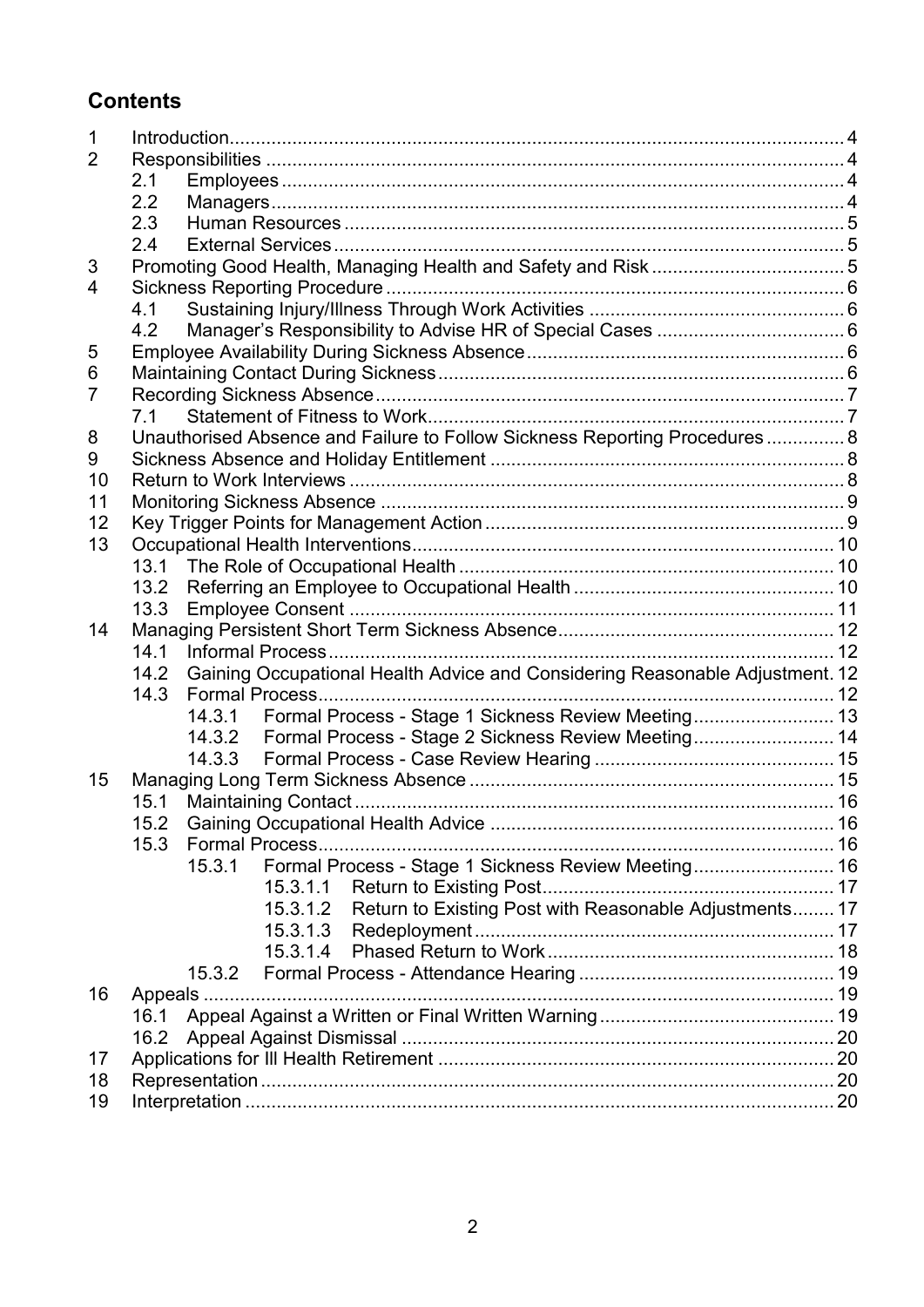# **Appendices**

| $1 \quad$      |  |
|----------------|--|
| 2 <sup>1</sup> |  |
| 3 <sup>1</sup> |  |
| $\overline{4}$ |  |
| 5 <sup>5</sup> |  |
| 6              |  |
| $7^{\circ}$    |  |
| 8              |  |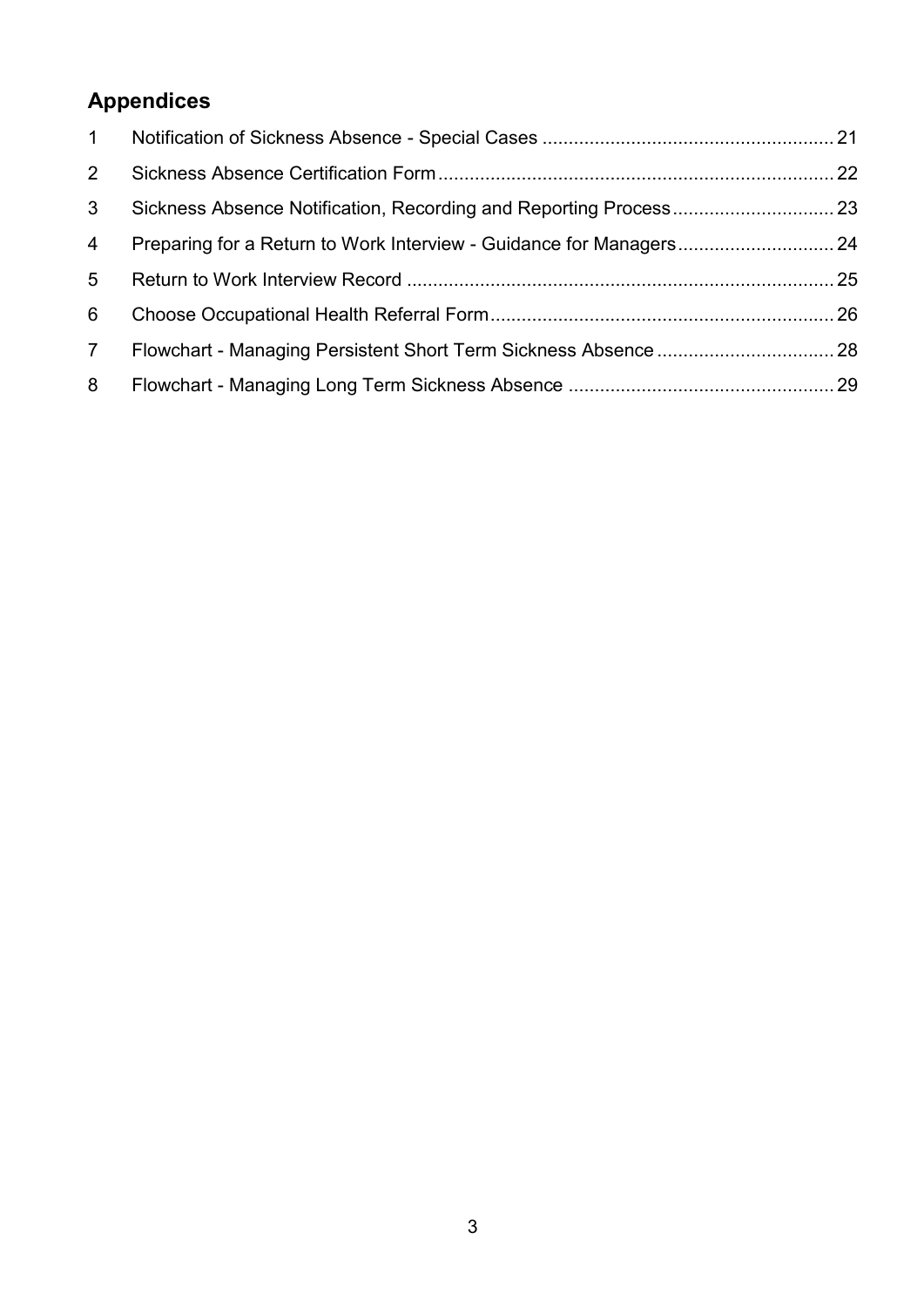## **1. Introduction**

This guidance has been developed to support, and should be read in conjunction with, the Council's absence management policy.

It aims to provide guidance to managers and employees in relation to the management of sickness absence.

It should be noted that sickness absence issues are often complex and unique. Whilst it is important that issues are dealt with in a fair way, the specific interventions used and the timing of those interventions may differ from case to case.

#### **2. Responsibilities**

#### **2.1 Employees**

Employees should make every effort to maintain acceptable levels of attendance at work. Where appropriate, employees should take advantage of any support identified (either through their own GP, the Council or another source) to ensure satisfactory attendance.

Employees have an obligation to disclose to their manager or any other relevant parties, any medical information that may pose a potential health and safety risk to themselves or others, eg if they have been issued with medication that restricts their capacity to carry out their normal working activities.

Employees who are absent due to sickness are responsible for notifying their line manager of their absence (see "Sickness Reporting Procedure") and complying with the requirements relating to self certification and medical certification (see "Recording Sickness Absence").

Employees who sustain an injury during the course of their work duties are required to inform their line manager of this as soon as practicable.

Employees who are absent due to sickness have a shared responsibility with their line manager to maintain regular contact during the period of absence.

#### **2.2 Managers**

Managers are responsible for monitoring absence within their team, conducting return to work interviews with members of their team following periods of absence and taking appropriate action to manage absence levels within their team.

Where an employee sustains an injury during the course of their work duties it is the responsibility of the manager to ensure the HR section are notified of the injury. This will allow the Council to comply with the RIDDOR requirements.

Managers have a shared responsibility with their employee(s) to maintain regular contact during periods of sickness absence.

Managers have a responsibility to retain information supplied by occupational health in accordance with the Data Protection Act.

Where the level of an employee's attendance is considered to be unsatisfactory, the manager is responsible for reviewing the situation with the employee and providing support as appropriate. Managers should also set review dates and monitor progress accordingly.

Managers are responsible, in conjunction with the HR Team, for referring employees to the Council's occupational health provider. Managers are also responsible for determining the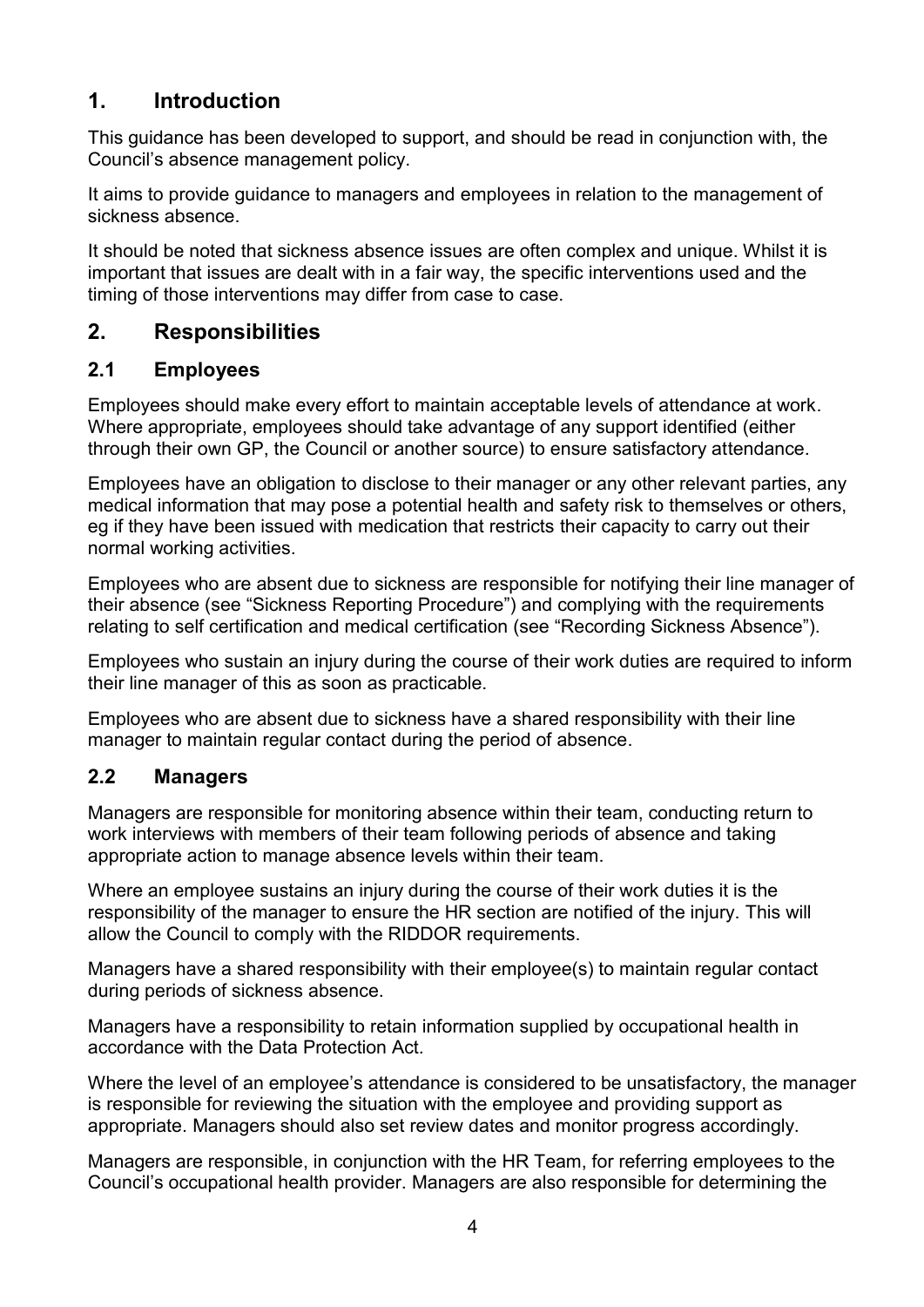feasibility of any adjustments suggested by the occupational health provider in the context of their Section or Department.

Managers are responsible for implementing formal Sickness Review Meetings and may issue formal warnings through this process. Case Review Hearings, which could result in the dismissal of an employee on the grounds of ill health, must be chaired by a Chief Officer.

Managers are responsible for seeking advice and guidance from the HR team where necessary to ensure that each case is dealt with appropriately. This will also help to ensure that all employees are treated fairly and consistently.

#### **2.3 Human Resources**

The Human Resources team is responsible for ensuring that managers and staff are provided with advice and guidance in relation to the management of sickness absence.

In conjunction with managers, the HR Team is responsible for referring employees to the Council's occupational health provider.

The HR Section are responsible for reporting workplace accidents in accordance with the Reporting of Injuries, Diseases and Dangerous Occurrences Regulations 1995 (RIDDOR).

A member of the HR Team will be available to advise in all formal stages of the process ie Sickness Review Meetings, Formal Attendance Hearings and Case Review Hearings.

The Human Resources Team will be responsible for monitoring the implementation of the guidance and reviewing the Policy and associated guidance periodically to reflect changes in legislation and/or best practice.

#### **2.4 External Services**

The Council engages the services of two trained and experienced counsellors who are available to offer support to employees in relation to any issues they may be experiencing. This service is entirely confidential and no details of referrals are shared with the Council. Employees can take advantage of upto 6 sessions with a confidential counsellor which will be paid for by the Council. Contact details for the Counsellors can be found on the HR section of SharePoint.

The Council engages the services of an occupational health provider in order to obtain specialist advice and guidance in managing sickness absence cases. Advice may be sought from the occupational health provider in relation to an employee's fitness to work or adjustments required to support an employee to remain at work. It may also be used to gain advice on the eligibility of an employee to receive early payment of LGPS pension benefits due to ill health.

#### **3. Promoting Good Health, Managing Health and Safety and Risk**

All managers have a responsibility to promote good health for their staff and to identify and remove significant risks to staff from their work and their working environment.

All staff have a responsibility to follow all the guidance given to them and not to place themselves or others at risk as a result of their actions.

All managers and staff must follow the Health and Safety Policy, procedures and advice of the Council. It is the responsibility of all staff to report any risk or potential risk to their manager and/or via the incident reporting system.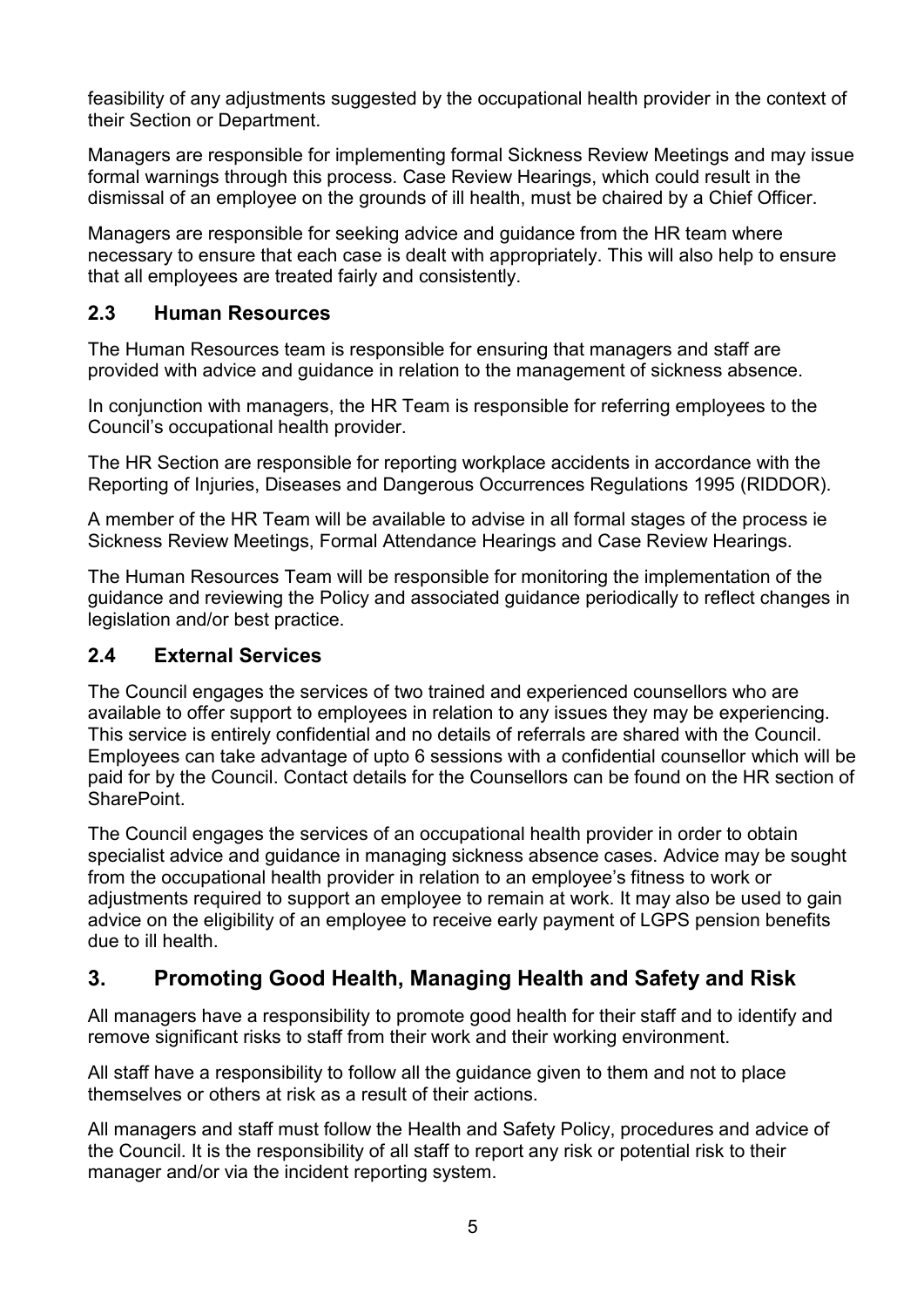## **4. Sickness Reporting Procedure**

Each department will determine the time on the first day of sickness by which notification of sickness is required for each of the shifts that employees work. The default time (for use where a department has not set a specific time) will be 9.30am. Managers have a responsibility to communicate this information and to ensure that all their employees know and understand these rules.

It is a condition of employment that all employees, who are unable to attend work because of illness, should notify their manager within the agreed time for their particular service area by telephone (unless there is a substantial and acceptable reason preventing notification). Staff must notify their manager of the nature of their sickness and of the likely duration of their sickness. Contact with their manager should then be at regular subsequent intervals after that (see "Maintaining Contact During Sickness" for further guidance).

On the fourth day of absence, the employee should contact their manager with an update of their progress to date and their expected date of return to work.

A flowchart detailing the various stages of the sickness absence notification, recording and reporting process can be found at Appendix 3.

#### **4.1 Sustaining Injury/Ill Health Through Work Activities**

Employees have a responsibility to report all accidents or incidents at work and any workrelated ill health to their manager at the earliest opportunity. The manager will share this information with the HR Section to ensure that the Council complies with its duties under RIDDOR.

#### **4.2 Manager's Responsibility to Advise HR of Special Cases**

In some circumstances it is important that the Human Resources section is advised of an employee's sickness absence prior to their return to work. A proforma has been developed for managers to use (see Appendix 1) and this should be completed and sent to HR in the following circumstances:

- Where the employee is absent due to a work related accident as soon as the manager becomes aware of the absence (this will ensure that the Council meets its obligations to report certain incidents under Health and Safety legislation).
- For all other absences on the eighth continual day of an employee's sickness absence (this will allow HR to assess the case and provide relevant advice to the manager);

## **5. Employee Availability During Sickness Absence**

Employees should be available and contactable during their normal contractual hours. This is in order that they can provide regular updates to their manager, attend appointments with occupational health and, if necessary, receive follow up telephone calls from occupational health.

## **6. Maintaining Contact During Sickness**

Maintaining contact between the Council and an absent employee is a shared responsibility. It is particularly important in cases of long-term sickness.

Employees and their managers are required to keep in regular contact throughout the period of absence. This is so that the employee can report progress and confirm when they will be returning from a period of sickness absence in advance of the expected return date.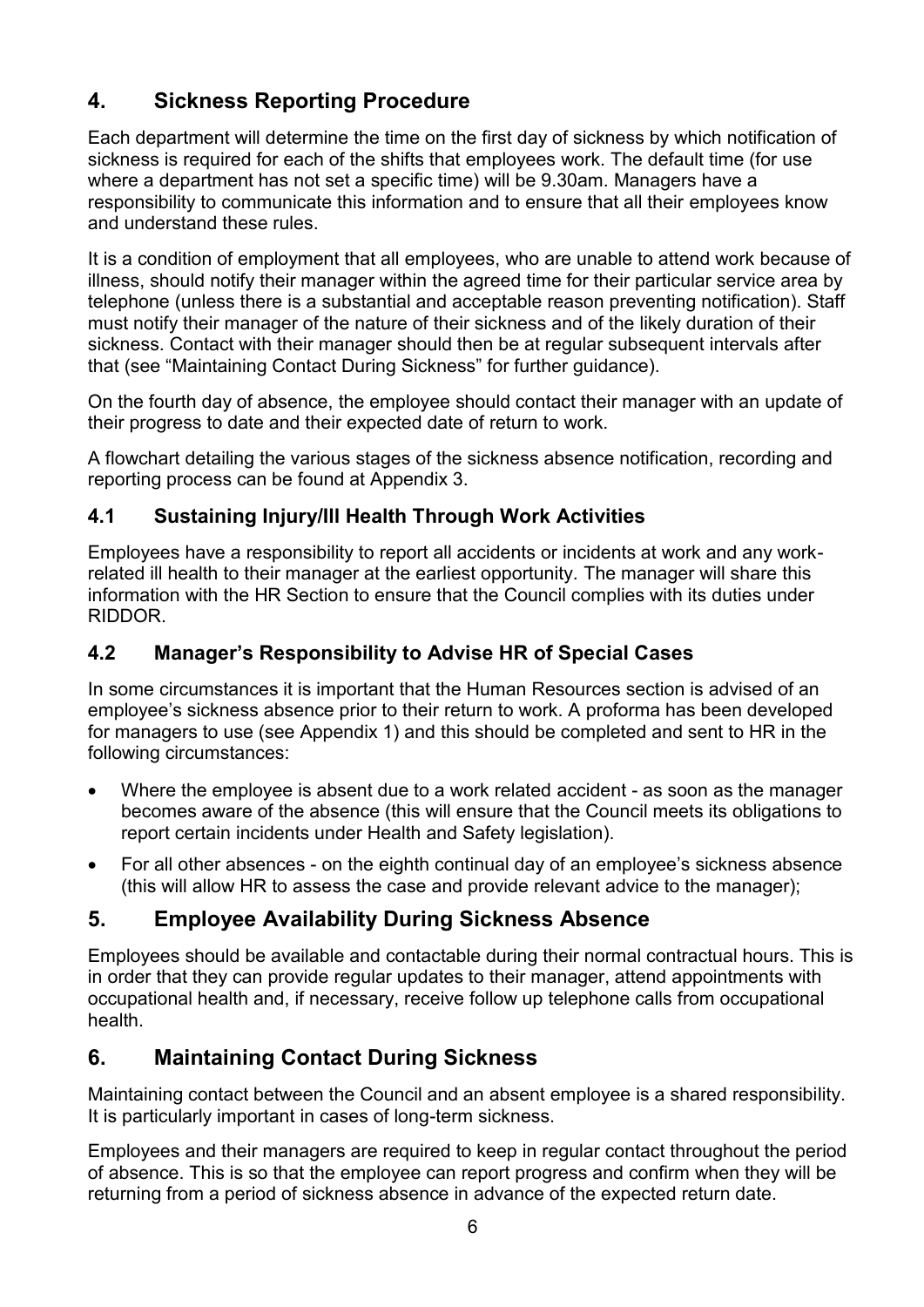Managers will need to maintain a reasonable level of contact with the employee during absence to discuss return to work arrangements and to talk through any occupational health recommendations.

Where an employee is experiencing a period of sickness absence, they and their manager should agree the method and frequency of contact to reduce uncertainty and manage the expectations of both parties.

The method and frequency of contact may vary from case to case and be dependent on issues such as the nature of the illness and key dates such as specialist appointments. As a general guide it is suggested that contact be maintained on a minimum frequency of two weeks.

#### **7. Recording Sickness Absence**

Accurate records are not only mandatory for statutory sick pay but are essential for monitoring sickness absence.

On returning to work, the employee must complete a sickness absence certification form (see Appendix 2) and send it to their Chief Officer's secretary.

For absences of more than 7 calendar days, employees are required to obtain a Statement of Fitness to Work detailing the reason for absence and signed by a registered medical practitioner. These certificates must be signed by the employee and medical practitioner at the time of the sickness and include the date when seen by the GP, as well as the period of time the employee needs to refrain from work. The certificate should be forwarded to the Secretary of the employee's Chief Officer. All certificates will be treated as confidential.

A flowchart detailing the various stages of the sickness absence notification, recording and reporting process can be found at Appendix 3.

Where appropriate, the manager should conduct a return to work meeting with the employee (see section titled "Return to Work Interview for more details) and keep documentary evidence of this (see Appendix 4).

#### **7.1 Statement of Fitness to Work**

To help both employers and employees have more informed back to work discussions, the Government introduced the 'Statement of Fitness to Work' to replace the sick note from April 2010. The Statement allows GPs to advise the Council that an employee is 'unfit for work' or 'may be fit for work'. The aim of the statement is to give employees and the Council more useful back-to-work advice to assist in managing sickness absence. A GP may be able to suggest ways of helping an employee get back to work. This could include a phased return to work, adjustments to hours of work or duties, or workplace adaptations. The GP can also provide written comments such as how the employee's medical condition is likely to affect different aspects of their work.

Eden District Council will use the information provided on a Statement of Fitness to Work in order to manage the sickness absence of an employee. Where more detailed advice is required, a referral to the Council's occupational health provider should be considered. See the section titled "Occupational Health Interventions" for more details.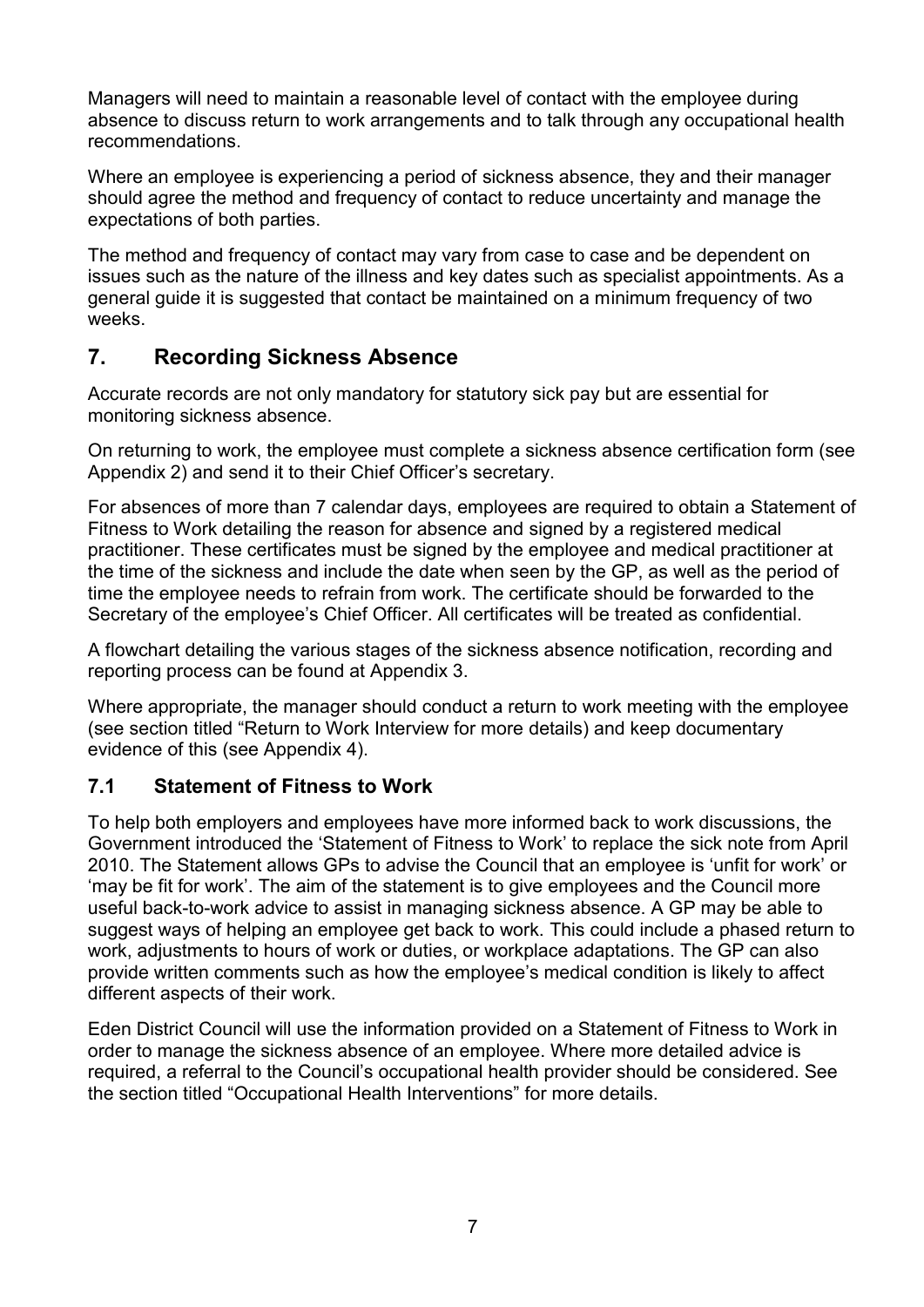#### **8. Unauthorised Absence and Failure to Follow Sickness Reporting Procedures**

Unauthorised absence is when an employee is absent from work for no apparent reason and fails to explain this absence and the reason for it within a reasonable period of time, ie on the first day of absence. It includes situations where staff are absent from the normal workplace during working hours without the prior permission of their manager.

Failure to supply either a self certificate and/or a medical certificate covering the entire period of absence or complying with the reporting procedures may lead to the withholding of pay. The Council will not accept backdated certificates from GPs unless there are substantial and acceptable reasons why certificates could not have been obtained at the time of sickness.

Failure to notify the relevant manager of any period of absence will be regarded as potential misconduct and the manager will decide whether to suspend pay immediately. The matter will be investigated in line with the Disciplinary Procedure.

Failure to comply with sickness reporting procedures will be viewed as unauthorised absence and therefore treated as misconduct. All such matters will be investigated in line with the Disciplinary Procedure.

Managers have a responsibility to investigate self certified absence where they doubt the reason for the absence. Human Resources can provide advice and support about how to manage this situation.

#### **9. Sickness Absence and Holiday Entitlement**

Where an employee becomes ill during a period of annual leave, the Council will re-imburse the affected period of leave providing the employee submits a medical certificate to cover their illness.

During periods of long term sickness absence employees will be entitled to continue to accrue holiday entitlement. Having returned from a period of long-term sickness absence, the employee and their manager should discuss when the leave will be taken. If an employee is unable to use their accrued annual leave before the end of the annual leave year, they may be permitted to carry the leave over to the next year and should seek permission for this from their manager at the earliest opportunity. Further discussions as to how the annual leave will be managed should also take place between the employee and their manager.

#### **10. Return to Work Interviews**

Where the employee's absence levels fall within the trigger ranges detailed later in this guidance it is mandatory for the manager to carry out a return to work interview. Where the employee's absence levels fall outside the trigger ranges detailed later in this guidance, return to work interviews will be carried out at the discretion of the employee's manager.

A return to work interview should be undertaken with the employee as early as possible on the day they return from sickness absence. The aim is to be supportive and helpful, and show that sickness absence is taken seriously. The meeting should cover the following points:

a welcome back and check on how the employee is feeling/coping;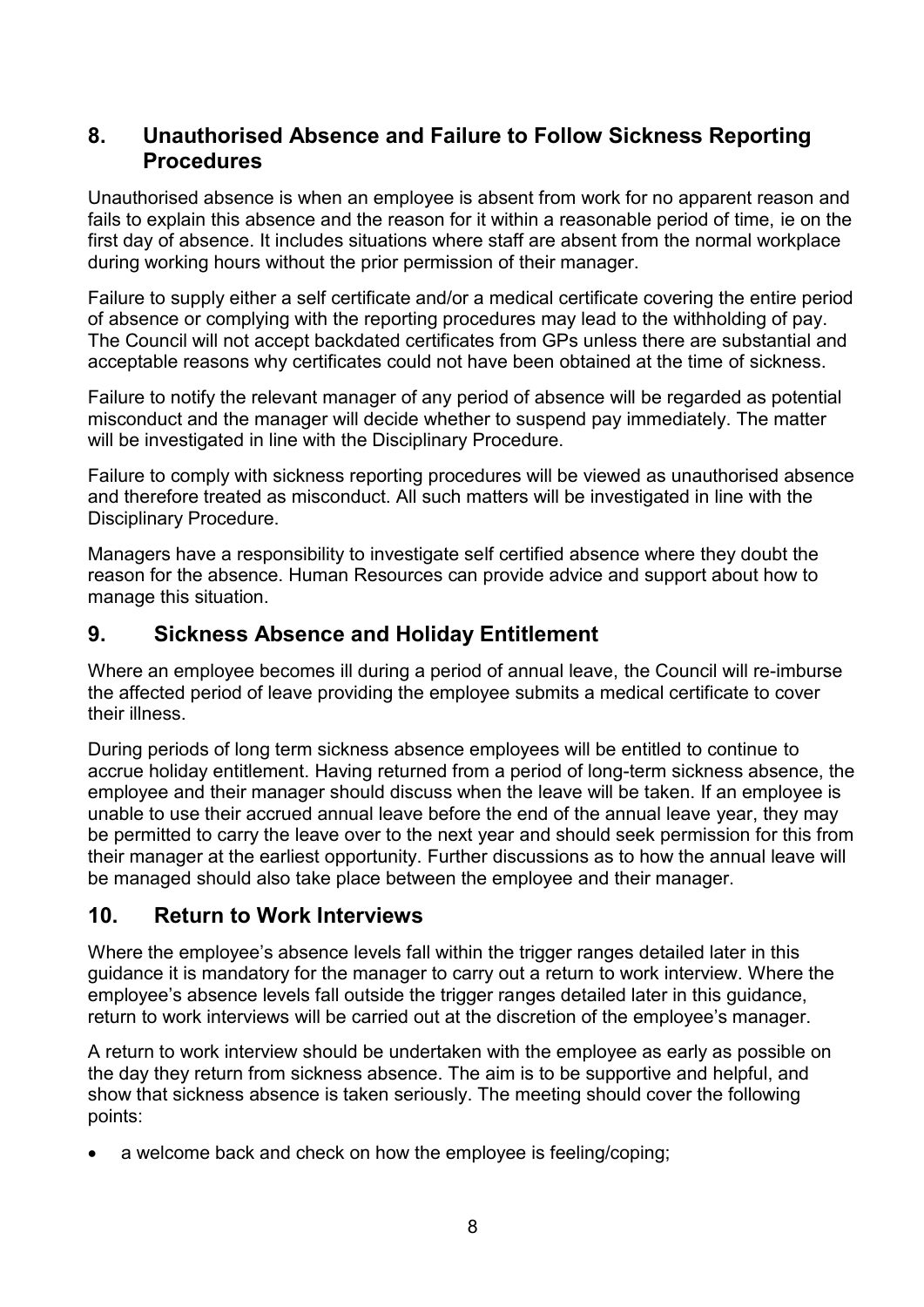- discuss the absence confirm the reason, check the employee has recovered, identify whether there are likely to be any relapses in future etc;
- discuss any actions needed on the part of the employee or the manager to support the employee in maintaining regular attendance at work. If there is an underlying absence pattern, a sensitive discussion about what might be causing this;
- to bring them up to date on what has happened while they have been away.

In discussing issues with the employee the manager should always be prepared to listen and take remedial action if poor working practices or environments are believed to be contributing to sickness absence. Managers should also keep in mind that medical information is a personal matter and staff may not wish to discuss it in detail.

Notes of the return to work interview should be taken by the manager and retained for future reference.

Employees who have been absent for a reason which they are uncomfortable about speaking to their manager about should contact the HR Section for advice.

Further guidance for managers in relation to preparing for a return to work interview can be found at Appendix 4.

A proforma return to work interview record can be found at Appendix 5.

#### **11. Monitoring Sickness Absence**

Managers have a responsibility to consider all the possible factors which may influence the level of sickness absence and, acting on advice and support from HR and occupational health, take actions to improve sickness absence rates.

Managers have a responsibility to monitor the sickness absence levels of their staff. As part of this, they should review the sickness absence records of their staff on a regular basis and identify where there appear to be patterns of sickness absence that reaches one of the trigger points as detailed below.

A flowchart detailing the various stages of the sickness absence notification, recording and reporting process can be found at Appendix 3.

#### **12. Key Trigger Points for Management Action**

The Council has agreed the following trigger points which, when reached by an employee, require managers to take an appropriate management response:

- 4 episodes of absence in a 12-month period;
- 2 working weeks' absence in a 12-month period;
- any levels of absence, which show a trend or pattern of absence or cause for concern.

Each time an employee reaches a trigger point, the manager should discuss the case with an HR Advisor and agree the management response to maintain consistency. In some cases a short discussion with the employee to explore the reasons for their absence may be sufficient, or a referral to the Council's occupational health provider might be appropriate. In other cases, the manager may inform the employee that they will monitor their absence over a specified period and, if the pattern continues, they will seek further advice from occupational health and Human Resources.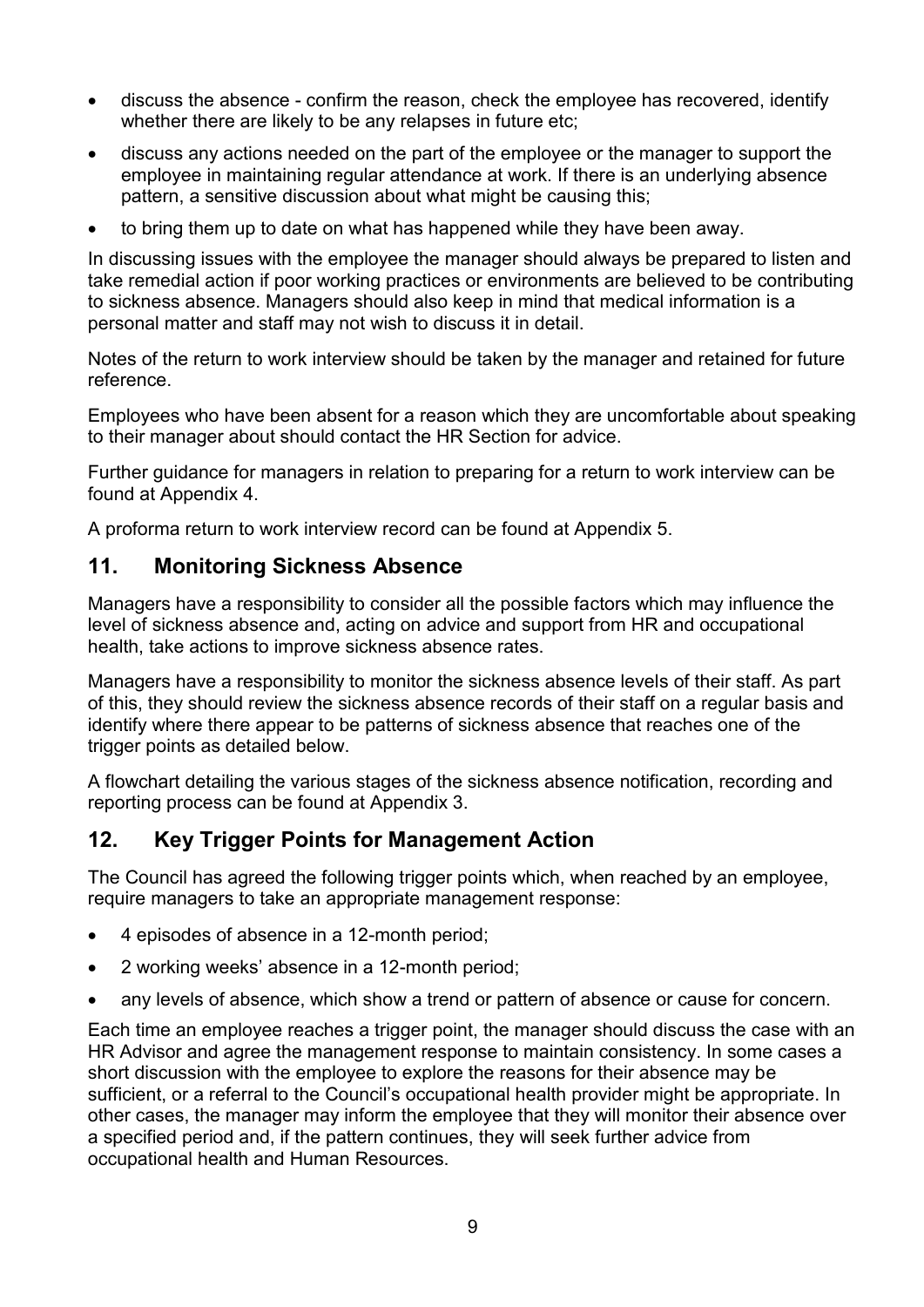## **13. Occupational Health Interventions**

The following circumstances require the manager to contact the Human Resources section to review whether a referral to Occupational Health is appropriate:

- 28 days continuous absence (includes weekends), with no immediate or known prospects of return to work;
- where a serious and potentially long-term illness or injury is reported (eg back injury, clinical depression, stress etc);
- where it has been reported that the absence is due to identifiable work-related issues.

## **13.1 The Role of Occupational Health**

The role of the occupational health provider is to provide a professional assessment of the physical and psychological health of employees in order to enable managers to make decisions about operational service delivery and the ability of any employee to undertake the tasks required of their job. It is the manager's role to consider the advice from occupational health and to decide on and implement the appropriate actions, with advice from HR. The occupational health provider will not disclose any medical information without the express permission of the member of staff concerned. However all employees have an obligation to disclose to their manager or any other relevant parties, any medical information that may pose a potential health and safety risk to themselves or others, eg if they have been issued with medication that restricts their capacity to carry out their normal working activities.

In situations where there are concerns with attendance and/or performance due to an underlying health issue, the manager will refer the employee to the occupational health provider via Human Resources. The employee's consent to the process is required and so the referral must be discussed with her/him beforehand to ensure that s/he understands the reasons for it and is willing to provide her/his consent.

The occupational health provider will respond to questions posed on the referral form by the employee's manager. This could include advise on whether there is an underlying health problem which relates to the sickness absence for which the employee was referred. They can also advise the manager on fitness to return to work and whether the employee is likely to be able to maintain sustained attendance at work or the likely timescale for sustained attendance to be achieved. If appropriate they will also advise on any working restrictions on the employee and suggest any reasonable adjustments or modifications (in line with the Equalities Act 2010), either temporary or permanent, that would enable the employee to return to work and sustain an acceptable level of attendance.

It is not the role of the occupational health provider to agree and implement a resolution to the non-attendance whether health-related or not. The occupational health provider simply provides a professional medical opinion. It is the responsibility of the manager (with advice and support from HR) to ensure that the appropriate steps are taken in the light of the occupational health advice and in consultation with the employee and their representative.

#### **13.2 Referring an Employee to Occupational Health**

The most common type of referral is related to an employee's fitness to work. This type of referral is often made when an employee is absent and is used to assess whether s/he has an underlying medical condition and to seek advice on his/her ability to return to work and/or maintain an acceptable level of attendance in the workplace.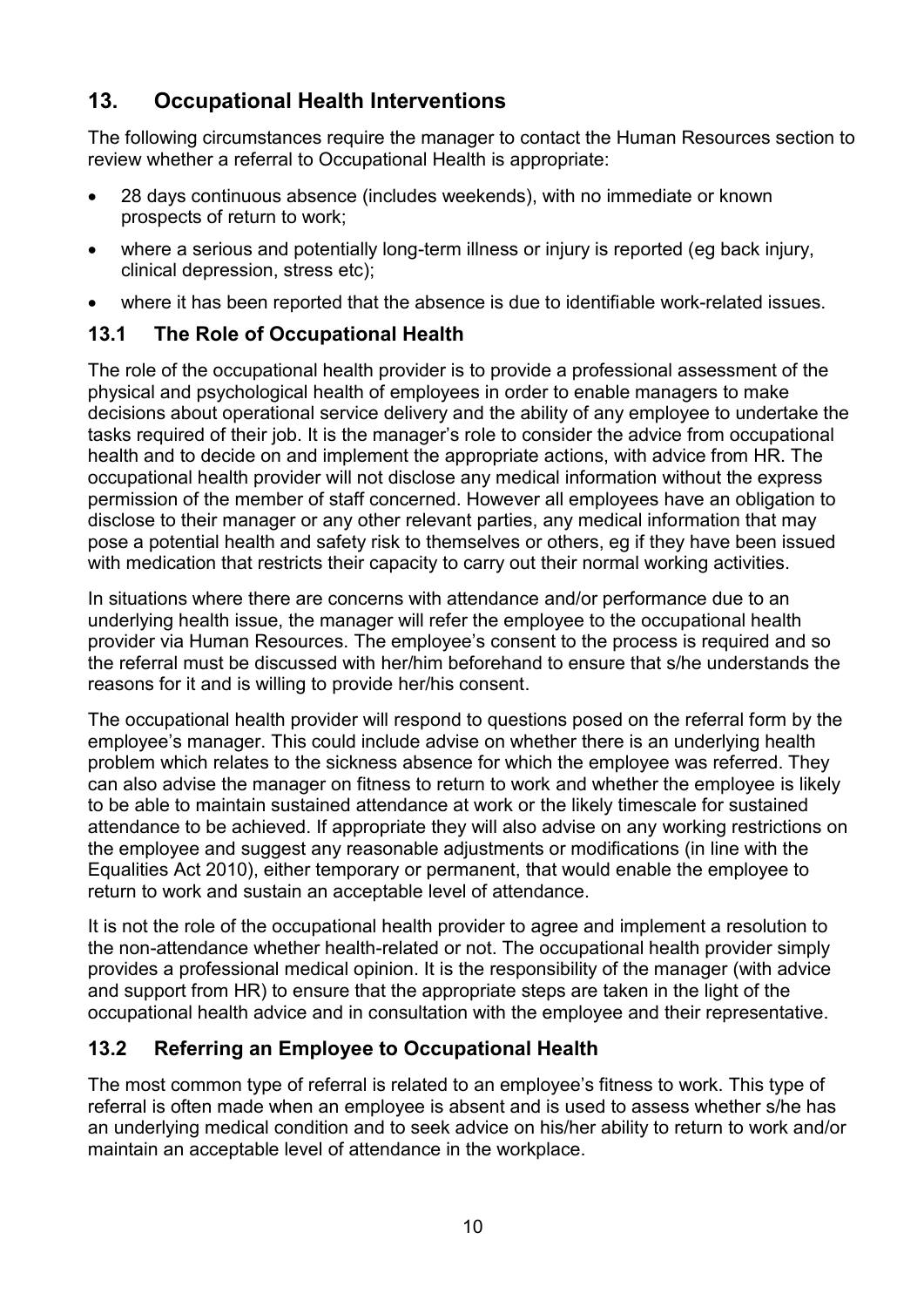Referrals can also be made to support staff who are attending work. An example of this could be a referral relating to an ergonomics issue that the Council's internal DSE assessor has been unable to resolve.

It is also possible to use a referral to gain advice on whether an employee meets the requirements of the Local Government Pension Scheme to be awarded early retirement on the grounds of ill health.

Managers who believe an occupational health referral may assist them in managing the sickness absence of a member of their team should discuss their thoughts with a member of the HR team in order to agree whether a referral is appropriate.

In order to refer an employee to the occupational health provider, the manager (with advice and guidance from HR) will complete the appropriate proforma with details of the employee including their sickness absence history, background information to their case and details of the advice being sought from the occupational health provider. It is usual practice to send a copy of the employee's job description with the referral.

Having completed the referral form, the manager should meet with the employee on a one-toone basis to explain the referral. Where a meeting is not possible (eg where the employee is absent and is unable to meet with their manager), this discussion should take place by telephone. If this is not possible, the referral form should be sent to the employee with a covering letter to explain the referral process and offer an opportunity for him/her to raise any questions or concerns with his/her manager by phone or in a meeting. The employee should be provided with a copy of the referral form and asked to sign it to confirm his/her consent to the process. The manager should also take the opportunity to make the employee aware of what may happen once the occupational health advice has been obtained eg that they may consider setting up a formal meeting to review their case. The type of review meeting will depend on whether the employee is experiencing short-term or long-term sickness. Further details of these meetings are contained in later sections of the guidance titled "Managing Persistent Short Term Sickness Absence" and "Managing Long Term Sickness Absence".

Once completed, the referral form should be sent via Human Resources to the occupational health provider, who will then contact the employee in order to make an appointment for them to be seen by an occupational health nurse or doctor. Following this appointment, the occupational health provider will send a report to the manager of the employee to answer the questions raised in the referral. The manager will then be required to decide what further action, if any, is necessary. This decision should be taken after seeking guidance from Human Resources.

#### **13.3 Employee Consent**

A referral to the Council's occupational health provider requires the consent of the employee being referred. The Council encourages employees to co-operate with the occupational health process.

In order to reassure the employee of the supportive role of the occupational health process, it is important for the manager to explain the reason for the referral and provide the employee with a copy of the referral form. If the employee has questions that the manager cannot answer, further guidance from the HR Section should be obtained.

An employee has a right to see any occupational health report prior to it being released to the Council and the occupational health provider will discuss this with the employee as part of the referral process.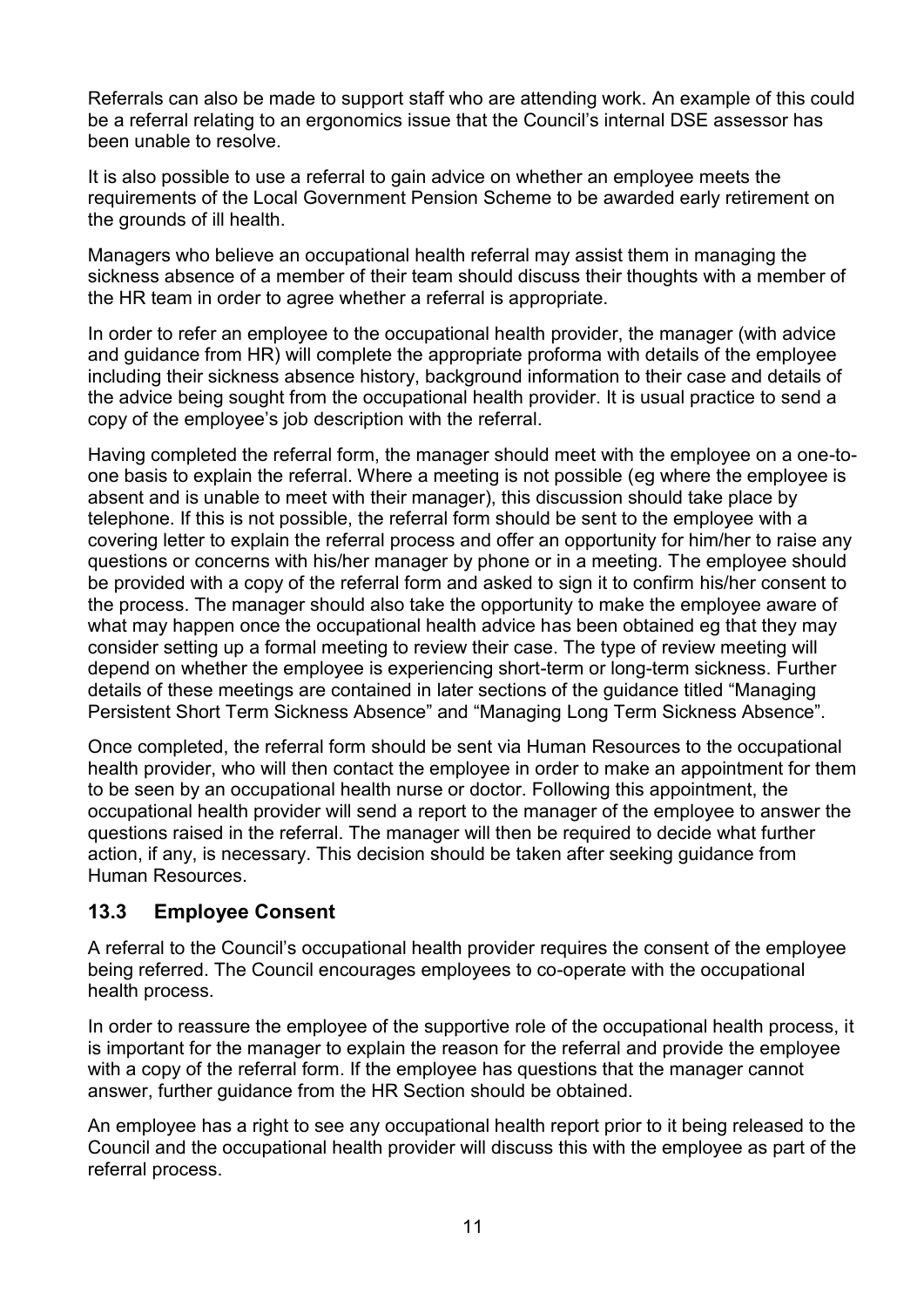If the employee refuses to co-operate with the occupational health process, the Council will be forced to base any decisions regarding their future employment on the information available. If the refusal is deemed to be unreasonable it could also be viewed by the Council as misconduct and dealt with through the Disciplinary procedure.

## **14. Managing Persistent Short Term Sickness Absence**

This is where an employee has a pattern of short-term sickness absence which has met one of the Council's trigger points. There may or may not be an underlying medical reason.

It should be noted that sickness absence issues are often complex and unique. Whilst it is important that issues are dealt with in a fair way, the specific interventions used and the timing of those interventions may differ from case to case. The following procedure is provided for guidance purposes.

## **14.1 Informal Process**

Wherever possible, an informal approach will be the first step to help, guide or advise an employee about improving their attendance. This may take place in return to work interviews or in separate informal meetings arranged by the employee's manager.

The purpose of any informal meeting is to identify and examine any areas of concern, and to make sure that the employee clearly understands the future expectations of the Council in relation to their attendance at work.

Managers should keep a note of any meetings and retain them for future reference.

Ongoing monitoring should be undertaken by the manager to establish whether the required improvement has been achieved. If not, it may be appropriate to enter into a formal process.

#### **14.2 Gaining Occupational Health Advice and Considering Reasonable Adjustments**

Prior to taking formal action it would be usual for a manager to seek advice from the Council's occupational health provider in order to establish whether the employee has an underlying medical issue that is contributing to their levels of absence. Where an employee is found to have a medical condition which could constitute a disability as defined by the Equalities Act 2010, reasonable adjustments should be considered to ensure that the Council acts in a non-discriminatory way. Further information can be found in the Council's Guidance on Disability in the Workplace.

#### **14.3 Formal Process**

It is essential that the Council deals with frequent and persistent short tem absence promptly, fairly and consistently to demonstrate to all employees that it regards absence as a serious matter. It is appropriate to use the formal process where informal approaches have failed to achieve the desired improvements in attendance, or where informal action is deemed not to be appropriate in the circumstances of the case.

It would be usual for the formal process to be followed in the order detailed below. However, where an employee has reached the desired improvement in attendance following one of the three formal meetings but whose level of sickness absence becomes unacceptable again within 3 months of the formal meeting, the Council reserves the right to enter the formal management process at the point it ended previously. For example where the employee has attended a second formal sickness review meeting and maintains the required level of attendance for the 3 months following the meeting, but then experiences sickness absence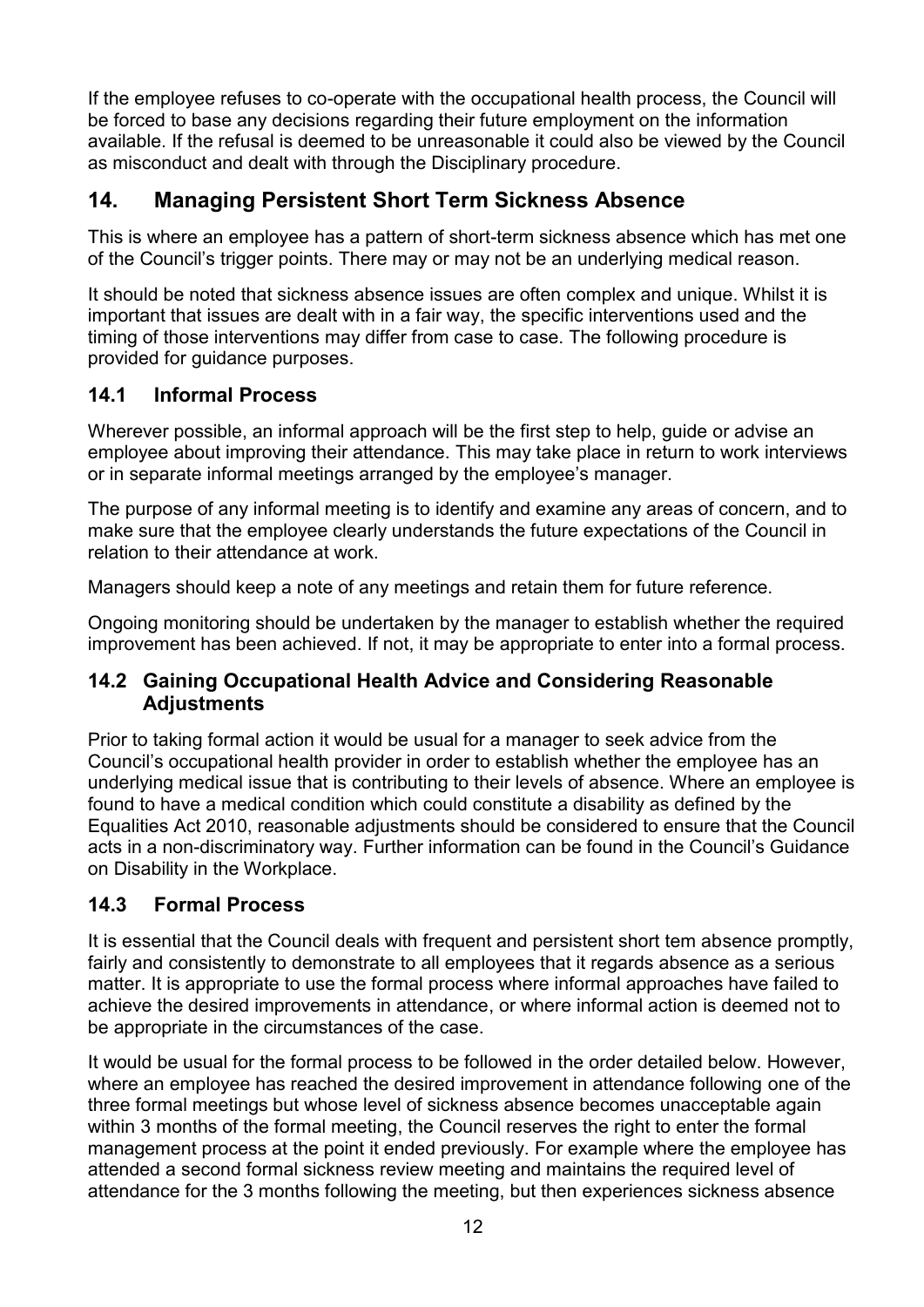shortly after the end of the review period, they could be called to attend a second formal sickness review meeting again, rather than going back to the start of the process.

#### **14.3.1 Formal Process - Stage 1 Sickness Review Meeting**

The purpose of the meeting is to review the level of sickness absence with the employee and seek ways to achieve more acceptable levels of attendance.

The employee has the right to be accompanied to the meeting by an accredited trade union representative or a colleague.

The manager should try to identify the cause of the absence and discuss ways to reduce further absence with the employee. This would normally include:

- A review of the employee's attendance record over the last 12 months and the reasons for their sickness absence;
- An opportunity to discuss whether the absences are linked to an underlying medical issue;
- Discussion about whether the employee has asked for or received any support eg from their GP, hospital doctor, counsellors;
- Discussion about whether any sickness problems may be work-related and, if so, any adjustments that would help the employee to achieve an acceptable level of attendance at work.

It may be that the absences are not related to ill health. Examples of non-health related issues that may cause poor attendance can include bullying, domestic abuse, stress, caring responsibilities and relationship problems. The issue may be short or long term in nature and this may dictate the level of discussion eg a short-term childcare issue arising from the breakdown of a formal arrangement may be identified and the employee may advise the manager that the issue will be resolved within a short period of time once a new childcare provider has been found. In this situation, little further discussion is needed. The manager needs to be constructive in looking at ways in which they and the Council can assist the employee to deal with their issues whilst at the same time making it clear that the employee has a contractual obligation to attend work on a regular basis.

Where occupational health advice has suggested that the absences are linked to an underlying medical problem that meets the definition of a disability under the Equalities Act 2010, the manager and employee should discuss any reasonable adjustments that could be put in place to support the employee to achieve an acceptable level of future attendance at work. The Council's Guidance on Disability the Workplace provides more information in relation to reasonable adjustment. Advice can also be obtained from the HR Section.

If an employee suggests their absences are linked to an underlying medical condition and advice from the Council's occupational health adviser has not already been sought, the manager should make a referral as soon as possible. It may be appropriate to adjourn the meeting and re-convene it once the occupational health advice has been obtained.

During the meeting, the manager will advise the employee of the improvements required in relation to their attendance and the consequences of failing to achieve these. A reasonable timescale (usually 3 months) will be set and regular review meetings will be scheduled to assess progress against the required improvements. The manager may also consider the following actions: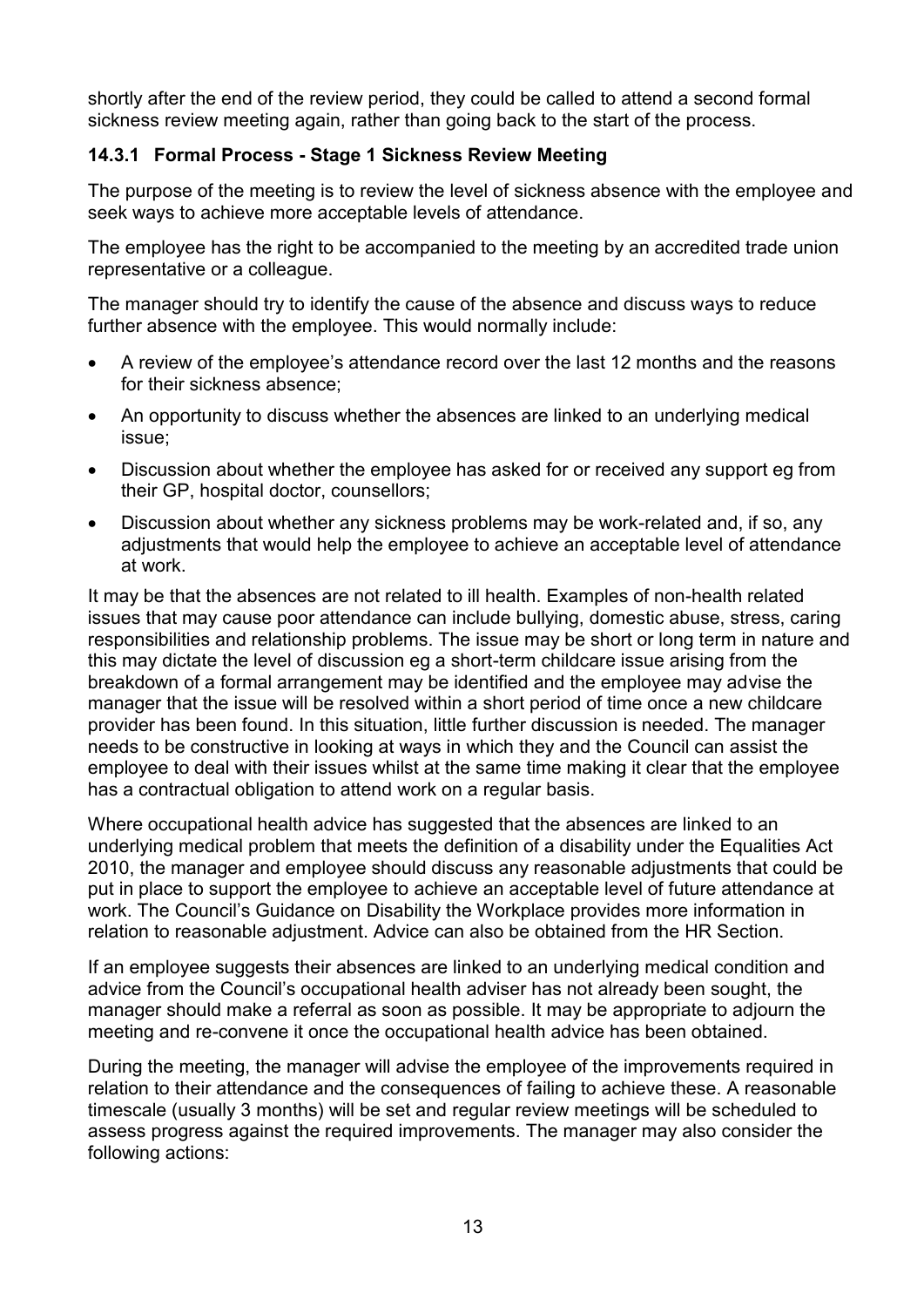- Requesting the employee to submit a medical certificate from their GP for every instance of absence;
- Other support mechanisms as identified in the meeting such as reasonable adjustments or other forms of support;
- The employee may be issued with a written warning. This reflects the fact that the employee has an unacceptably high level of sickness absence and in no way implies that the periods of absence are not considered to be genuine.

The manager will send written confirmation of the outcome of the review meeting and a copy will be placed on the employee's personal file.

Where a written warning has been issued, this will be 'live' for a period of 6 months and may be taken into consideration at a further stage in this process during that time.

The employee has the right of appeal against the written warning. Please see the section titled "Appeals" for further information.

#### **14.3.2 Formal Process - Stage 2 Sickness Review Meeting**

A second meeting should be set up if the employee's sickness absence level continues to be unacceptable despite the earlier formal meeting. In convening a second meeting it is not necessary to wait until the end of the timescale set in the first meeting to elapse, providing there is evidence to show that absence levels have failed to improve.

The second review meeting will re-confirm the issues discussed at the first review meeting and seek to identify the reasons for the employee's failure to achieve the required level of attendance.

The employee has the right to be accompanied to the meeting by an accredited trade union representative or a colleague.

The manager will advise the employee of the improvements required in relation to their attendance and the consequences of failing to achieve these. A reasonable timescale (usually 3 months) will be set and regular review meetings will be scheduled to assess progress against the required improvements. The manager may also consider the following actions:

- Requesting the employee to submit a medical certificate from their GP for every instance of absence;
- Other support mechanisms as identified in the meeting such as reasonable adjustments or other forms of support;
- The employee may be issued with a final written warning. This reflects the fact that the employee has an unacceptably high level of sickness absence and in no way implies that the periods of absence are not considered to be genuine.

At this stage the manager must also advise the employee that no significant improvement in their level of absence will result in a Case Review Hearing that may lead to their dismissal.

The manager will send written confirmation of the outcome of the review meeting and a copy will be placed on the employee's personal file.

Where a final written warning has been issued, this will be 'live' for a period of 12 months and may be taken into consideration at a further stage in this process during that time. The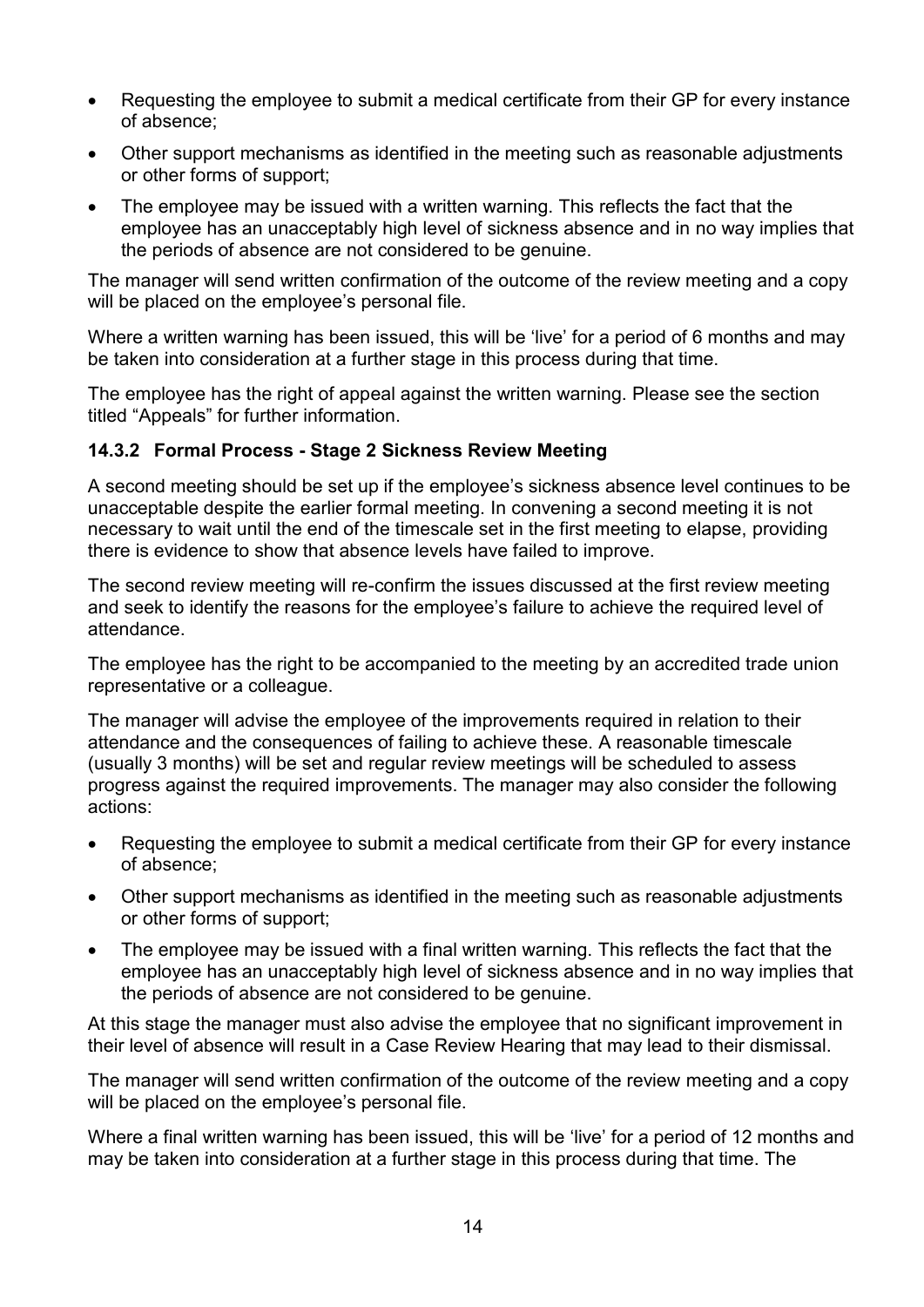employee has the right of appeal against the written warning. Please see the section titled "Appeals" for further information.

#### **14.3.3 Formal Process - Case Review Hearing**

If, having been through the stages 1 and 2 of the formal process and associated improvement plans, the sickness absence of the employee remains at an unacceptable level, a case review hearing will be convened. This hearing will be chaired by the relevant Chief **Officer** 

The employee may be accompanied to the meeting by an accredited trade union representative or a colleague. The manager who has managed the employee through the earlier stages of the process should also attend this meeting to present their case. An HR adviser may attend the meeting in order to provide advice to the Chief Officer.

The purpose of the case review hearing is to consider whether there are further actions that can be taken by the Council to assist the employee in continuing their employment.

If the Chief Officer concludes that the employee and the process have been managed fairly, that the required level of attendance is fair and achievable and that the employee has been given all reasonable opportunity to improve to an acceptable standard but failed to do so, s/he will be able to consider action including the ability to terminate the employee's employment, with the appropriate contractual notice, for failure to meet an acceptable level of attendance.

If the Chief Officer concludes that sufficient reasonable opportunity has not been given to the employee, s/he can agree one further and final review period during which the employee will be required to achieve the required acceptable level of attendance. Failure to achieve the required improvement would result in a further case review being held.

In reaching his/her decision, the Chief Officer will consider such issues as:

- The impact of the employee's absence on service delivery:
- The employee's absence record;
- The actions that have been taken to support the employee in trying to improve their attendance;
- Advice received from occupational health and, where applicable, the employee's own GP or specialist.

The employee will be informed of the decision and their right of appeal in writing within 5 working days of the hearing. Please see the section titled "Appeals" for further information.

#### **15. Managing Long Term Sickness Absence**

Long term sickness absence is absence which lasts for a period of 28 calendar days or more. Long term sickness cases are often linked to an underlying medical reason, however this may not always apply.

It should be noted that sickness absence issues are often complex and unique. Whilst it is important that issues are dealt with in a fair way, the specific interventions used and the timing of those interventions may differ from case to case. The following procedure is provided for guidance purposes.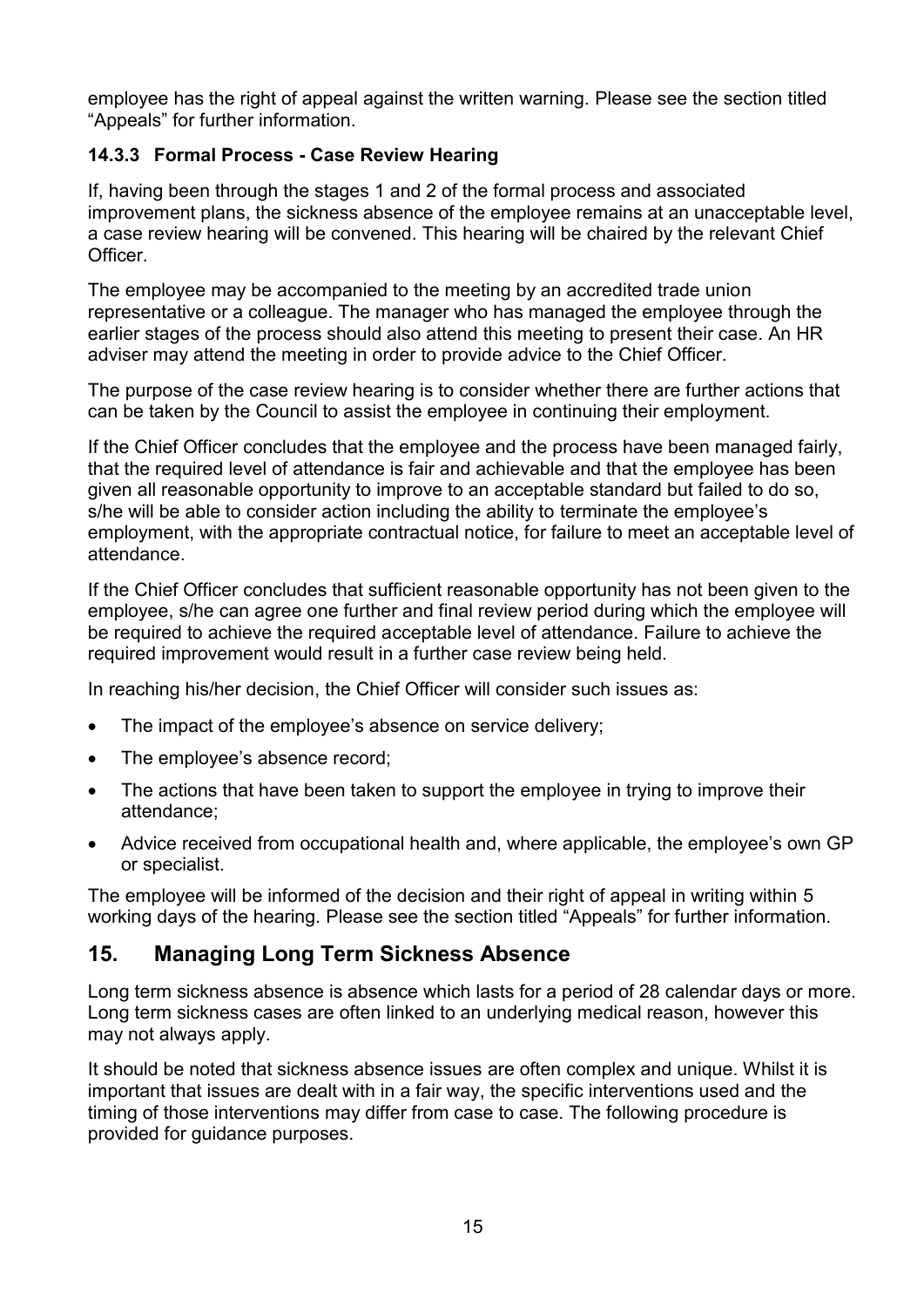#### **15.1 Maintaining Contact**

During a period of long term absence it is important for contact to be maintained between the manager and the employee. See the section titled "Maintaining Contact During Sickness".

#### **15.2 Gaining Occupational Health Advice**

It would be usual for a manager to refer an employee to the Council's occupational health provider once the employee has had a continuous absence (includes weekends) of 28 days with no immediate or known prospects of return to work.

The occupational health referral can be used to identify whether the employee's absence is related to an underlying medical condition and the likely length of the employee's absence. Where an employee is found to have a medical condition which could constitute a disability as defined by the Equalities Act 2010, reasonable adjustments should be considered to ensure that the Council acts in a non-discriminatory way. Further information can be found in the Council's Guidance on Disability in the Workplace.

Where the occupational health advice suggests that a return to work is likely within the foreseeable future, it may be appropriate for the manager and employee to meet to plan for the return to work, rather than entering into the formal process.

#### **15.3 Formal Process**

It is essential that the Council deals with long-term absence in a fair and consistent way to demonstrate to all employees that it regards absence as a serious matter. It is appropriate to use the formal process where there is evidence to suggest that the employee is unlikely to return to work in the foreseeable future.

#### **15.3.1 Formal Process - Stage 1 Sickness Review Meeting**

Having gained advice from occupational health the manager should arrange a formal meeting with the employee. The employee has the right to be accompanied to the meeting by an accredited trade union representative or a colleague.

The purpose of the meeting is to discuss the occupational health advice and from this, the prospects and timescale for employee's return to work and/or ability to maintain an acceptable attendance level in the future. This will include, if appropriate, the consideration of which of the options below are most appropriate for the employee in the light of the occupational health advice. A reasonable timescale should be set to explore the appropriate options and sufficient time should be given for the employee to consider the options. The employee should be informed in writing of the actions to be pursued and the timescale over which they would be considered.

Normally the following options would be considered in the order that they are listed below:

- a) return to/continuation in existing post;
- b) return to/continuation in existing post with reasonable adjustments;
- c) redeployment to another post within the Council;
- d) phased return to work (which could be used in conjunction with a, b or c above);
- e) dismissal on health grounds.

More detailed advice on these options is contained below. Advice and support in pursuing these options is available from the HR Section.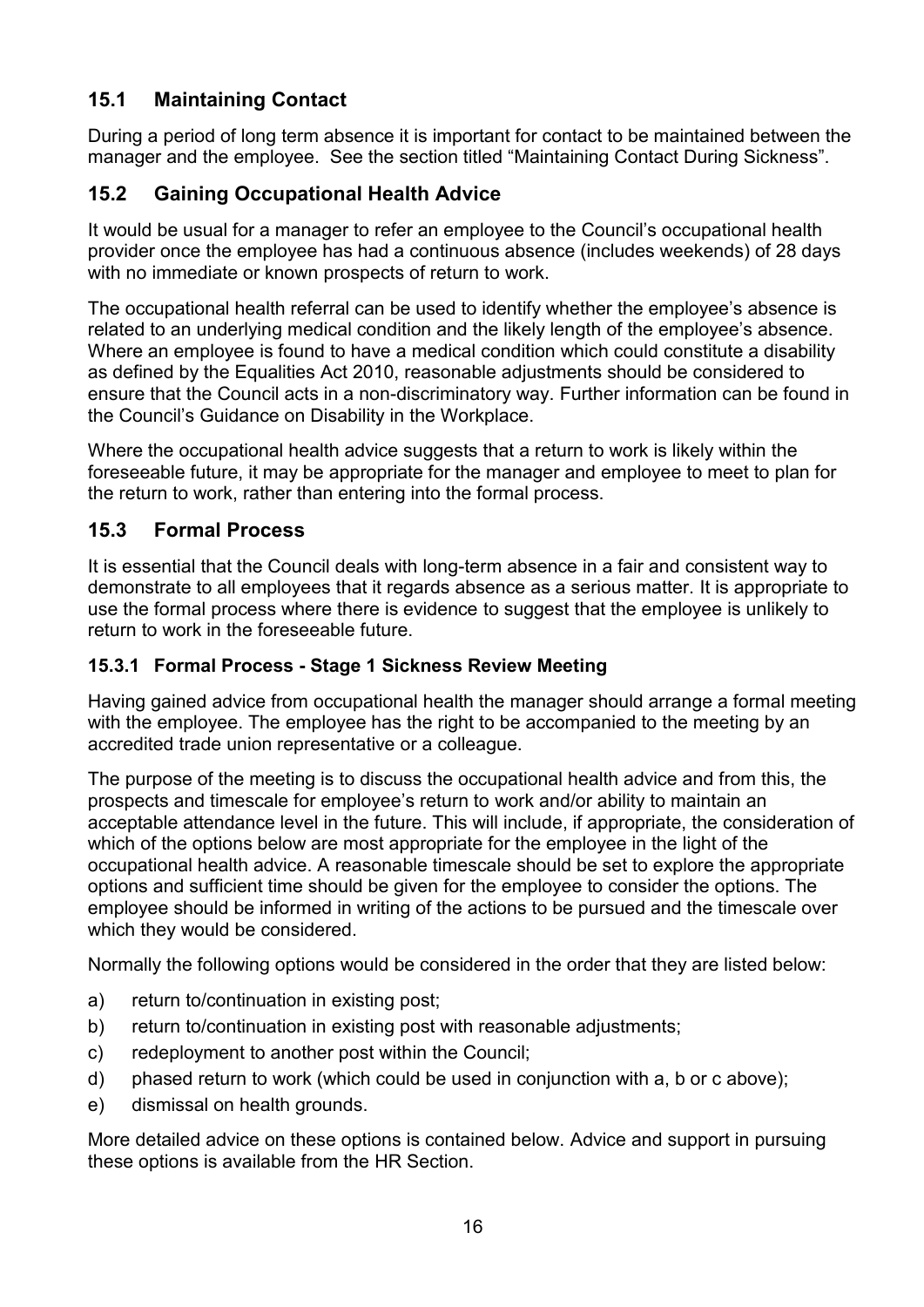If options a - d above are not feasible and dismissal on the grounds of ill health may be the only option left to the Council, the manager should ensure that the employee is made aware of this fact at the earliest possible opportunity.

Given the time that it may take for a clear diagnosis of the employee's condition, or for a review of the effectiveness of any treatment, it may be that a number of formal stage 1 meetings will need to occur before final advice is given by occupational health and before a final set of actions in line with the options above can be implemented. Whilst the Council will take all reasonable steps to assist employees to return to work, it is not possible to wait indefinitely for an employee's condition to improve. These meetings should therefore set a date for return, subject to an employee's fitness to do so. Whilst each case will be judged on its particular circumstances, managers should endeavour to ensure that appropriate action in line with the options above is actioned as soon as possible.

#### **15.3.1.1 Return to Existing Post**

This may be with a phased return to work - see below. In these circumstances, a manager may consider setting a monitoring period and have a formal meeting with the employee and their representative to consider this.

#### **15.3.1.2 Return to Existing Post with Reasonable Adjustments**

Adjustments may include changes to the hours, duties or location of the role, the use of particular equipment or improving access or facilities. Such adjustments can be made on a temporary or permanent basis.

The manager will need to assess whether these changes can reasonably be accommodated without having a detrimental effect on the service.

As part of the consideration of such adjustments, further specialist advice may be sought from the Occupational Health Service or outside organisations such as the disability advisory service offered by Job Centre Plus, the RNIB or the Shaw Trust. This additional advice may be referred from occupational health or approached directly by the manager.

Managers may wish to take advice from HR on what adjustments would be reasonable in a given situation.

As above, in these circumstances, a manager can set a monitoring period, and arrange a formal meeting with the employee and their representative to consider this.

#### **15.3.1.3 Redeployment**

If it is not possible for the employee to return to their post either with or without adjustments, the manager should consider redeploying them into another post where it is mutually agreed. This would relate to existing posts within the Council which become vacant but would not require the Council to create a post specifically for the purposes of redeployment.

When considering redeployment, advice from the occupational health provider can be obtained in relation to the tasks the employee is capable of undertaking and on the type of posts that the employee would be fit to be redeployed into. It is also important to consult the employee on such matters.

The manager would then set a timescale (usually up to 12 weeks) during which redeployment would be sought for the employee. During the redeployment search period the employee would have priority status and be considered before other applicants for a post (other than other candidates with priority status for either health or redundancy reasons).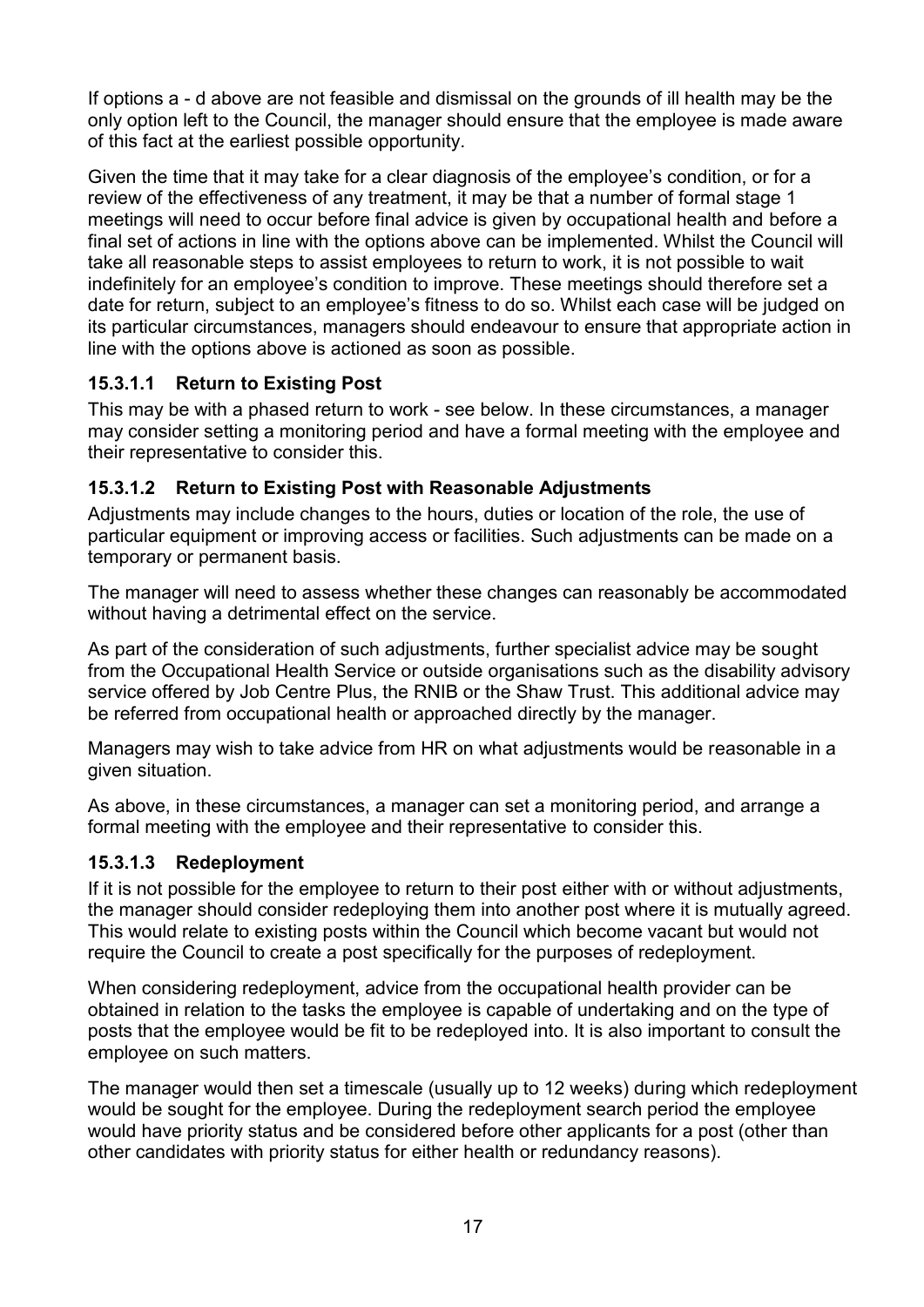If a suitable redeployment opportunity is identified, it may be appropriate to offer a trial period of upto 4 weeks. This will allow both the employee and the Council to see if the post is suitable.

Employees who refuse to consider or accept a suitable redeployment opportunity should note that this may limit the Council's ability to continue their employment.

#### **15.3.1.4 Phased Return to Work**

Where an employee is returning to their own post (with or without reasonable adjustments) or is being redeployed into another post, the occupational health provider may advise that they should return on a phased return to work, where their hours are increased week by week until they reach the level of their usual contractual hours. Advice from the HR Section should be obtained in order to ensure fair and consistent treatment of all employees.

The phased return to work arrangements can be agreed to be in place for anytime between 2 - 6 weeks. It would be unusual for a phased return programme to exceed 6 weeks.

During formal 'phased return to work' arrangements (up to 6 weeks) the employee will suffer no financial detriment by returning to work on this basis, providing that they adhere to the agreed arrangements and remain at work for the duration of the programme.

If the employee has pre booked annual leave during a phased return programme, the phased return arrangement will be reviewed on the employee's return from annual leave and may be extended by a period of time equal to the period of annual leave.

If sickness absence occurs during a phased return programme sick pay entitlements will be triggered. On the employee's return to work the phased return arrangement will be reviewed and continued, extended or ended as appropriate.

In exceptional circumstances, where a phased return of more than 6 weeks is agreed, for the additional weeks (ie above 6) the level of payment that the employee receives will be adjusted depending on the number of hours that they work during those weeks and the sickness entitlement that they had reached prior to returning to work. For example, a full time employee was in receipt of half sick pay prior to returning to work. On week 7 of a phased return s/he works 17 hours but would receive pay for 18.5 hours (equivalent to the half sick pay that s/he would have received if off sick). If however that same employee had exhausted their sick pay prior to returning to work and worked 17 hours in week 7 of their phased return, they would be paid for 17 hours. (Please note that pay adjustments, including any deductions may need to be made in the next available pay period).

In the event of an unsuccessful phased return, or the necessity of a second phased return arrangement in a rolling 12 month period it will be up to the employee's manager in discussion with HR to consider how any further phased return to work programmes are supported in terms of paid/unpaid time. In using their discretion they will take into account the following factors:

- an employee's service and previous attendance record;
- the length, success/failure of a previous phased return programme during the last 12 months;
- the level of occupational sick pay that they are receiving;
- the particular circumstances and nature of the case:
- whether longer term adjustments are required rather than a further phased return.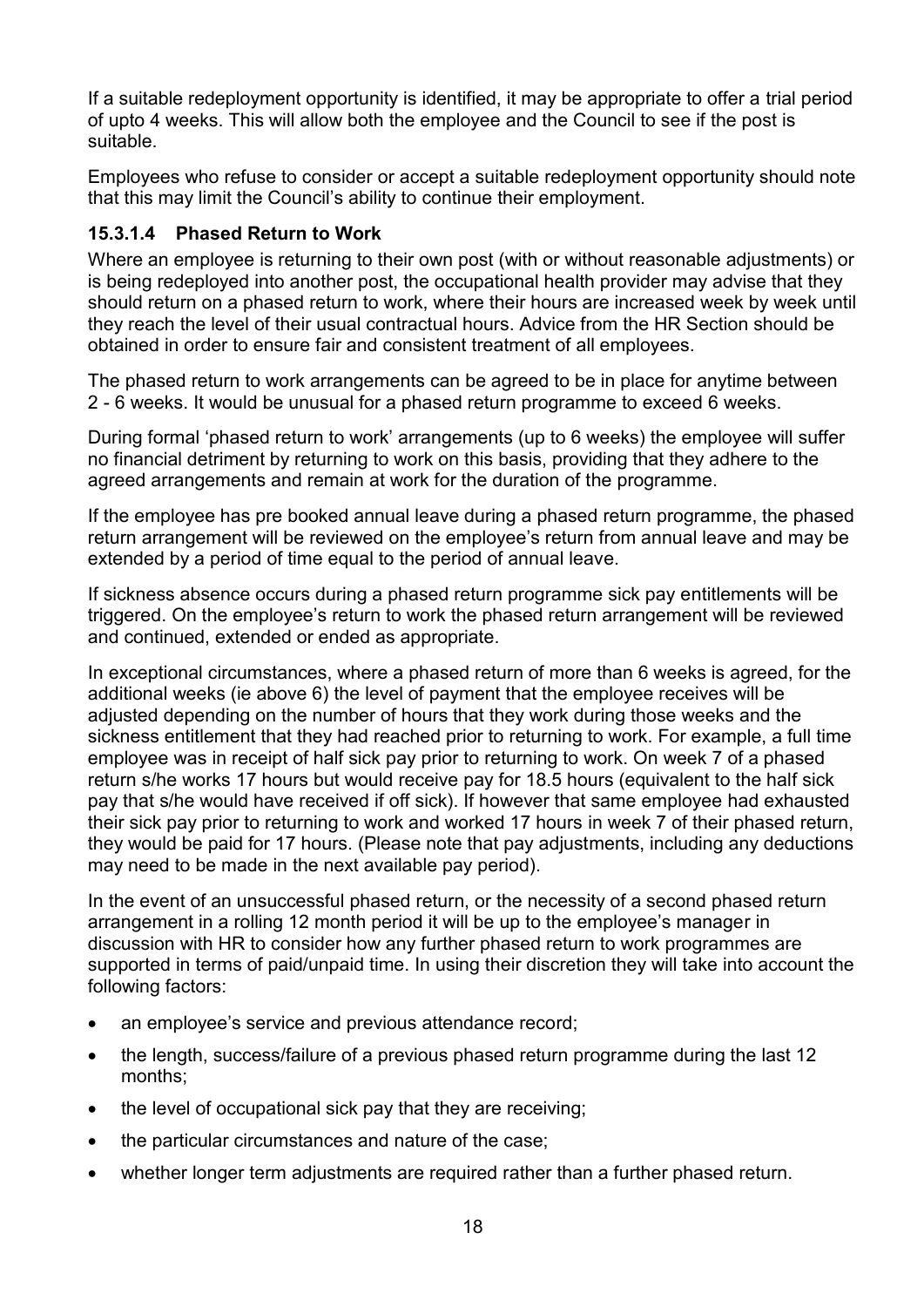#### **15.3.2 Formal Process - Attendance Hearing**

The Council will only consider dismissing an employee on the grounds of capability due to ill health when it has considered all the available facts and medical reports, and where the appropriate options of returning to their post (with or without adjustments), redeployment and a phased return to work have been examined and found not to be possible or applicable.

In these circumstances an employee will be required to attend a formal Attendance Hearing. The employee will be given ten working days' written notice of the meeting, advised of the right to be accompanied by an accredited trade union representative or colleague, notified of the nature of the concerns and possible outcome, and provided with all relevant documentation that will be discussed at the hearing.

The meeting will be chaired by a Chief Officer and an HR Adviser may attend to provide support and advice. The manager who oversaw the earlier stage of the formal process will also attend to present his/her case.

The Chief Officer will consider the following information:

- The steps taken to manage the employee's sickness absence to date;
- The needs and resources of the Council in relation to the work which the employee is employed to undertake;
- The effect of the employee's absence upon other employees and in particular those who are engaged in the same section;
- The likely duration of the employee's illness;
- Redeployment opportunities.

Having considered the situation the Chief Officer may decide there is no alternative but to terminate the employee's contract on the basis of ill health.

A letter confirming this decision must be sent to the employee within five working days of the meeting. The letter will set out the employee's contractual entitlement to notice pay and details of the right of appeal against dismissal.

It is possible for an employee to be dismissed (on the grounds of capability) prior to the exhaustion of any contractual sick pay entitlement.

#### **16. Appeals**

Employees who receive a penalty through the procedures outlined above have a right of appeal against the penalty.

#### **16.1 Appeal Against a Written or Final Written Warning**

An employee wishing to appeal against a written or final written warning should do so in writing. This must be sent to the manager who heard the case within 10 working days of receipt of the outcome letter.

Wherever possible, appeals will be heard within 15 working days of receipt of appeal.

The appeal will be heard by a different manager to the manager who issued the warning. Wherever possible, the appeal will be heard by a manager who is more senior to the manager who issued the warning.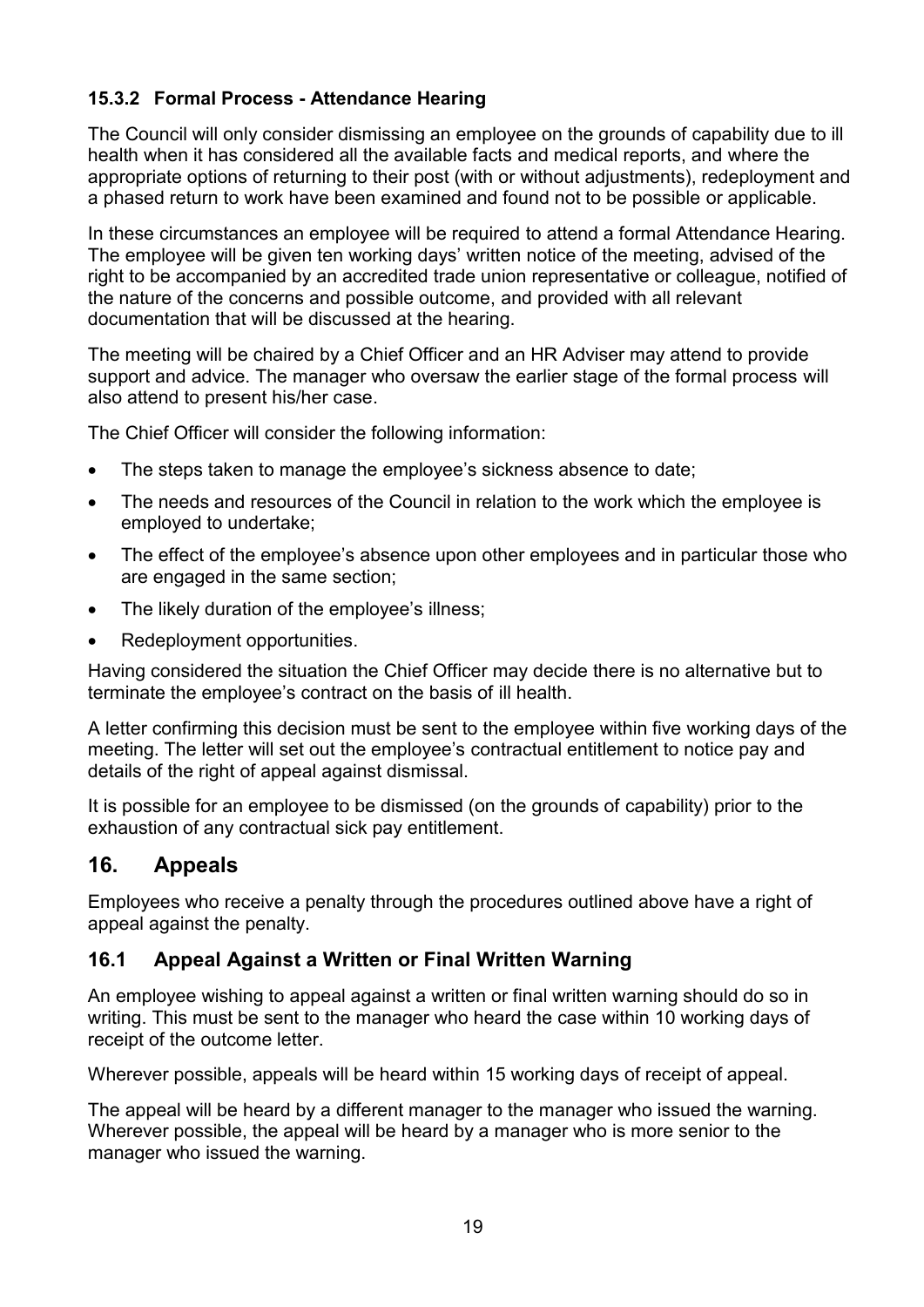## **16.2 Appeal Against Dismissal**

An employee wishing to appeal against dismissal on the grounds of capability should do so in writing. This must be sent to the Chief Officer who heard the case within 10 working days of receipt of the outcome letter.

Wherever possible, appeals will be heard within 15 working days of receipt of appeal.

The appeal will be heard by an appeals panel which will consist of a sub-committee of the Human Resources and Appeals Committee. A sub-committee is made up of three members of the full committee. A member of the HR and Appeals committee would not normally be selected if they have any prior involvement with the case.

#### **17. Applications for Ill Health Retirement**

In accordance with The Local Government Pension Regulations 2013, an active member of the Local Government Pension Scheme who has the required qualifying service, and whose employment is terminated by the Council on the grounds of ill health, may be eligble for early payment of a retirement pension.

Applications for ill health retirement should be addressed to the Human Resources Manager.

#### **18. Representation**

As confirmed throughout the guidance, employees may be accompanied to formal hearings and appeals by a certified trade union representative or a colleague.

#### **19. Interpretation**

Any questions as to the interpretation of this guidance shall be referred to the Human Resources Manager.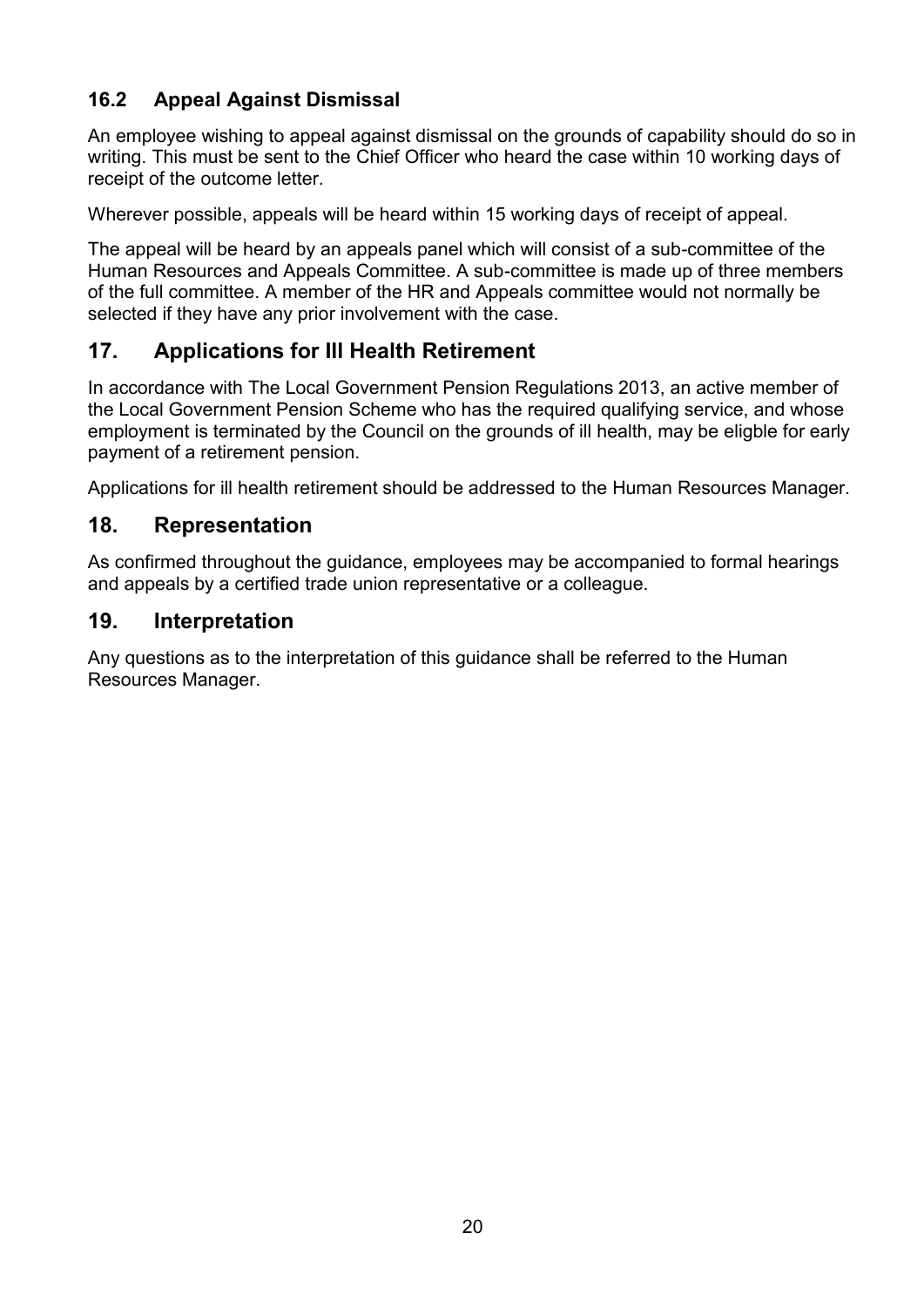## **Notification of Sickness Absence - Special Cases**

The following form should be used by a manager to notify the Human Resources section of the sickness absence of one of their employees in the following circumstances:

- On the eighth continual day of an employee's sickness absence (this will allow HR to assess the case and provide relevant advice to the manager);
- where the employee is absent due to a work related accident (this will ensure that the Council meets its obligations to report certain incidents under Health and Safety legislation).

| <b>About the Employee</b> |  |  |  |
|---------------------------|--|--|--|
| Name of employee          |  |  |  |
| Department                |  |  |  |

| <b>About the Sickness Absence</b>                  |  |  |
|----------------------------------------------------|--|--|
| First day of sickness absence                      |  |  |
| Reason for absence                                 |  |  |
| Is the absence related to a work-related<br>injury |  |  |
| What is the expected duration of the<br>absence    |  |  |

| <b>Other Information</b>                                              |  |
|-----------------------------------------------------------------------|--|
| On what date did you last speak to the<br>employee                    |  |
| Is there any other information you feel is<br>relevant to this matter |  |

| Signed |  |
|--------|--|
|        |  |

Signed \_\_\_\_\_\_\_\_\_\_\_\_\_\_\_\_\_\_\_\_\_\_\_\_\_\_\_\_\_\_\_\_ Print \_\_\_\_\_\_\_\_\_\_\_\_\_\_\_\_\_\_\_\_\_\_\_\_\_\_

 $Date$   $\Box$ 

Once complete, please return this form to the Human Resources Section.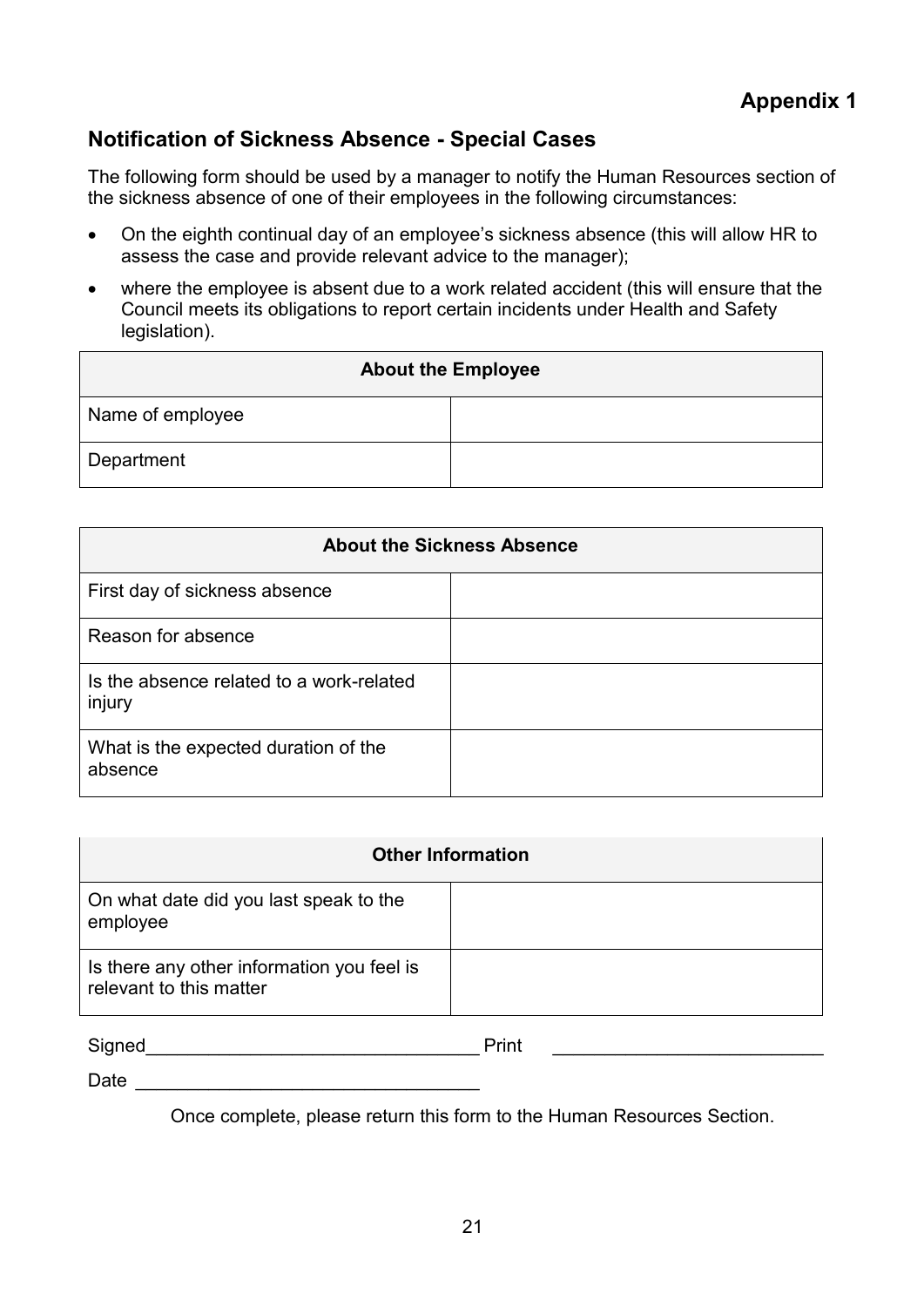## **Appendix 2**

#### **Sickness Absence Certification Form**

(To be completed for all absences) Name ..................................................................................................................................... Post........................................................................................................................................ Payroll No ......................................... Department/Section ..............................................

#### **Previous Absence**

Please record your sickness absence for the 12 months prior to the absence you are reporting on this form:

Number of occasions ................... Total number of hours ....................

#### **This Absence**

First date of absence ....................................... Last date of absence ..................................

Please record the number of hours lost to sickness for each day you were absent:

| Week No | Mon | Tue | Wed | Thur | Fri | Sat | Sun |
|---------|-----|-----|-----|------|-----|-----|-----|
|         |     |     |     |      |     |     |     |
|         |     |     |     |      |     |     |     |
|         |     |     |     |      |     |     |     |
|         |     |     |     |      |     |     |     |
|         |     |     |     |      |     |     |     |
|         |     |     |     |      |     |     |     |

Total hours of sickness absence to be recorded on Timesheet (Code 9902)................

|                                                        | <b>Yes</b> | <b>No</b> |            |
|--------------------------------------------------------|------------|-----------|------------|
| Is the absence due to an incident or accident at work? |            |           |            |
| If Yes, was the accident reported?                     |            |           | l To Whom: |
| Have you consulted your doctor?                        |            |           |            |

If you received a doctor's statement/certificate it should be submitted to your manager, together with this form.

#### **If the absence has lasted for more than 7 calendar days you must obtain a Doctor's Statement.**

**Declaration** - I declare that the details given above are true and accurate.

Signed ................................................................. Date ..........................................................

**Any person who deliberately makes a false statement renders themselves liable to disciplinary action and possibly action for fraud.** 

Signature of Supervisor ....................................................... Date .........................................

**This form should be completed and given to your supervisor on your return. Any delay in the completion of the form may result in a delay in the payment of salary**.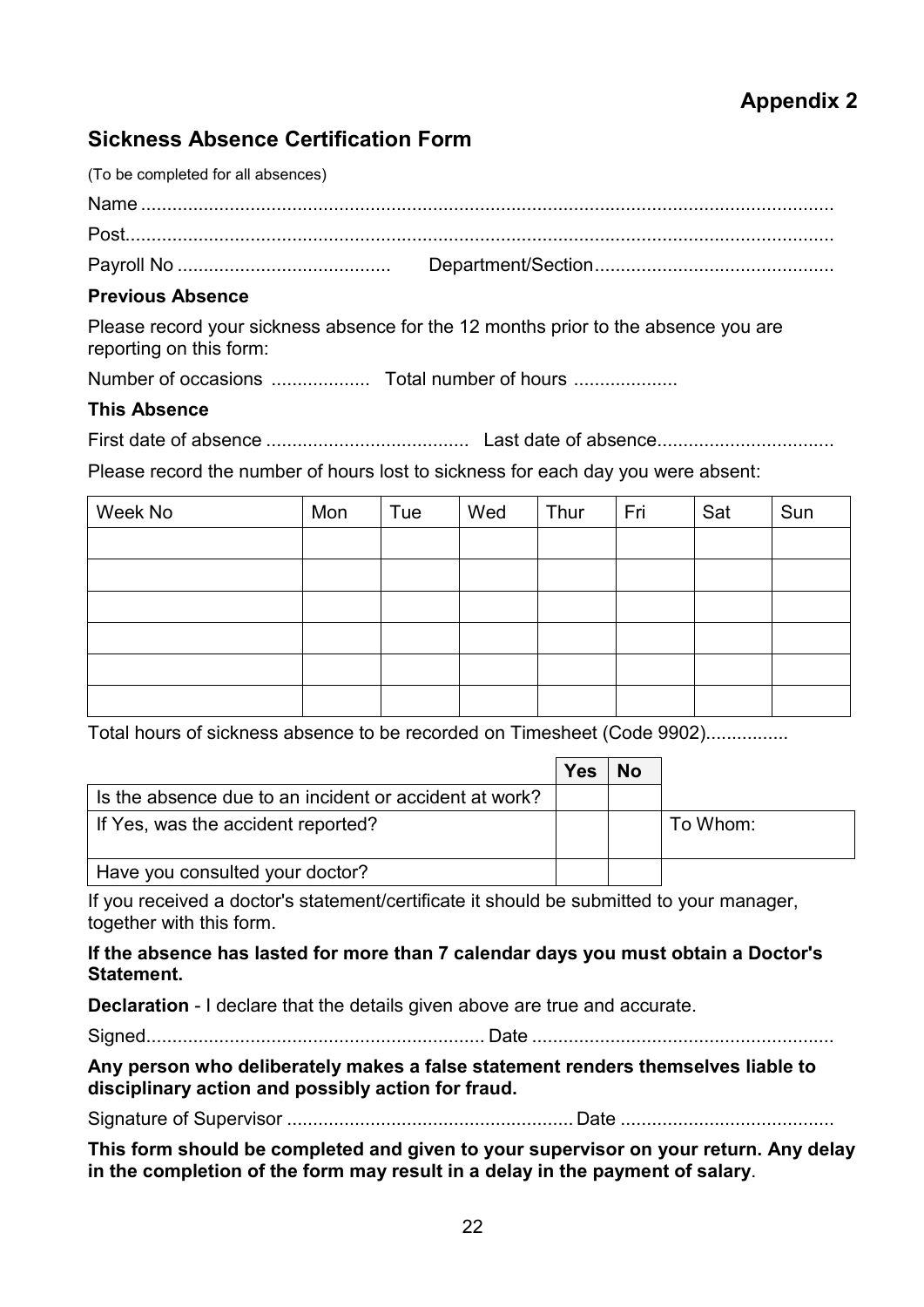## Sickness Absence Notification, Recording and Reporting Process **Appendix 3** Appendix 3

#### •Submits a copy of the SACF and Employee is sick informs Manager Manager informs **Secretary** Manager informs HR/H&S Officer immediately if it is an accident/ incident at work. Manager maintains regular contact during absence Manager informs **HR** Employee returns to work completes SACF and (if necessary) provides Fit Note Employee submits Fit Note from GP to Manager once received Manager forwards Fit Note to **Secretary Secretary** can provide previous sickness data on request Manager certifies SACF and conducts RTWI with employee if appropriate Manager submits SACF, Fit Note and RTWI notes to **Secretary** Secretary: Reconciles the absence against SAFC/Fit Note and resolves any discrepancies; Logs the absence on the individual and departmental log; Verifies if a RTWI is required and, if so, if it has been completed; Retains the paperwork on file; Fit Note to Payroll Secretary forwards a copy of the Fit Note to Payroll Manager: Reviews individual logs for his/her staff to identify patterns or trends; Seeks support from HR as required Chief Officers: Reviews the departmental log in detail with Section Head and at high level with DMT Seeks support from HR as required Secretary: Sends Dept log to Chief Officer and HR Supports HR with reconciliation between Monthly Dept report and TOTAL HR: Reconciles Monthly Dept reports to TOTAL. Provides support to Managers and Chief Officers; Records departmental data on Council-wide log HR: Reports absence statistics for the full Council to Management Team; Provides a strategic overview of trends and benchmarking; Undertakes an audit of a sample of absence cases to monitor procedural compliance and seek continuous improvements to the process **Start of Absence During Absence Return to Work Monthly Quarterly If employee absent more than 7 days:** Secretary prompts Manager to inform HR Employee Manager e **Secretary** Chief Officer HR Management Team: Considers report on absence including statistics, benchmark, trends, results of audit and Chief Officer recommendations in response to audit results. **RTWI Triggers:** 4 episodes or 2 working weeks absence in a 12 month period or any level or pattern of absence which causes concern. Chief Officers: Considers audit results and action as appropriate. **1. Key:**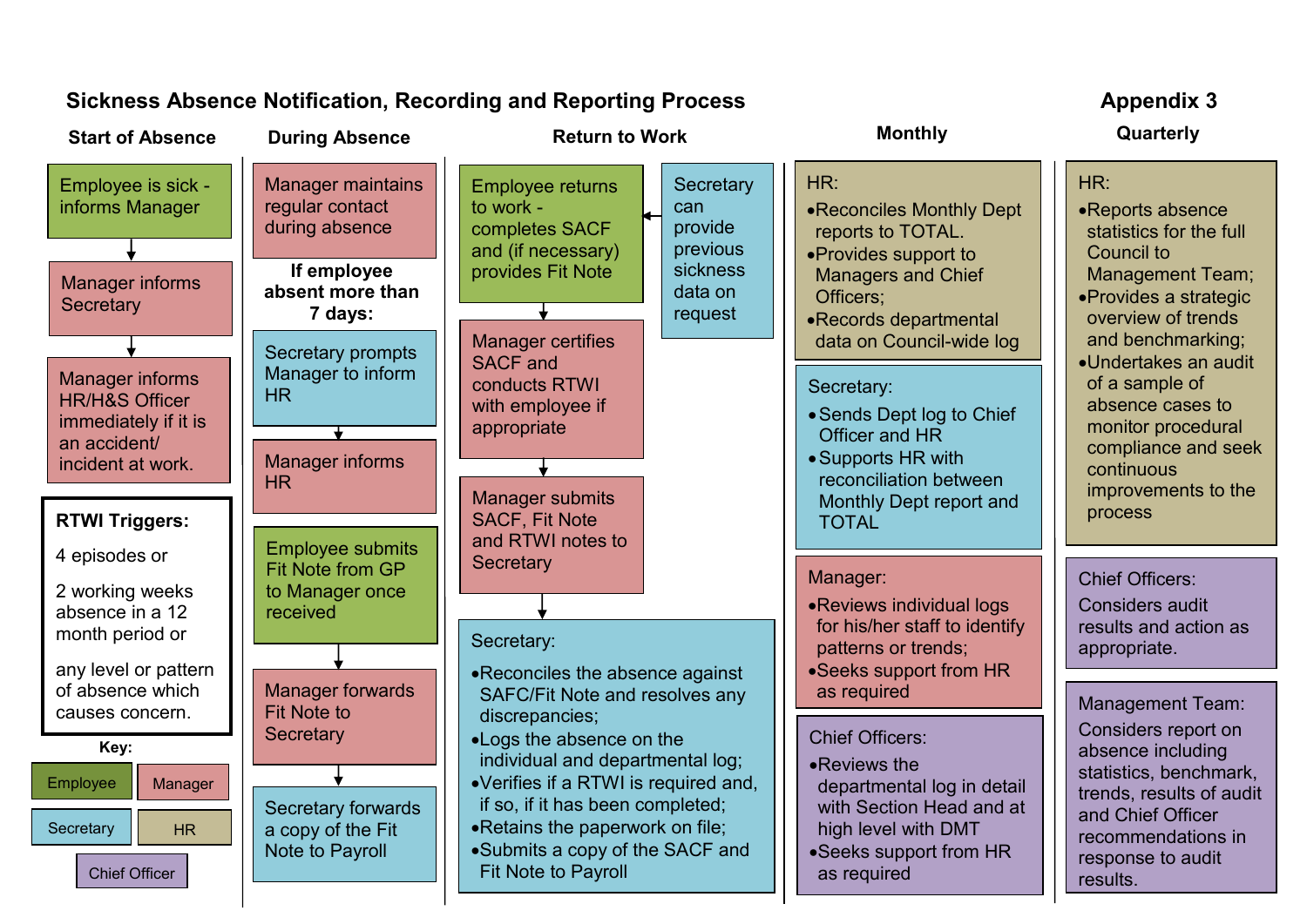#### **Preparing for a Return to Work Interview - Guidance for Managers**

Prior to the meeting, think about:

- The employee's sickness records look for any patterns or trends and have the records to hand in the meeting;
- If the employee is returning from a period of long-term sickness, plan a return to work programme. Advice can be obtained from the Council's occupational health provider and the HR Section;
- Any discussions you have already had with the employee following advice from their GP on previous Statements of Fitness to Work. If a phased return to work has been suggested you might want to consider how this will work in practice - for example, what arrangements need to be put in place, what will you tell the employee's colleagues etc;
- What kind of questions you will ask during the meeting. Open questions that give the employee the chance to talk freely are best - for example "how do you feel about being back at work" may be better than a closed question like "are you happy being back at work";
- Familiarise yourself with the Council's Sickness Absence Policy and Guidance for Managers and Employees;
- Remind yourself about the employee are there any issues that might crop up during the meeting. For example, if you know that the employee has been having childcare issues, it might be worth familiarising yourself with the Council's approach to flexible working requests so that you can discuss this with the employee if appropriate;
- Options for the future think through what you expect of the employee in terms of future attendance levels, what support you can offer etc.

During the meeting:

- Think about how the employee feels be ready to pick up on clues by actively listening to what they say, making connections between the various points they make and seeking clarification where necessary. Also, be positive about the employee's value to the organisation;
- Consider your body language show interest with appropriate nods, smiles and reassurance;
- Be prepared to discuss the employee's absence in detail. Have there been any patterns? What does the Council's quidance on absence say?
- Update the employee on any changes since they have been away eg changes to the team, progress on major projects, new pieces of work etc;
- Take notes of the meeting (a proforma can be found in the Council's Guidance for Managers and Employees) and hold them securely for future reference.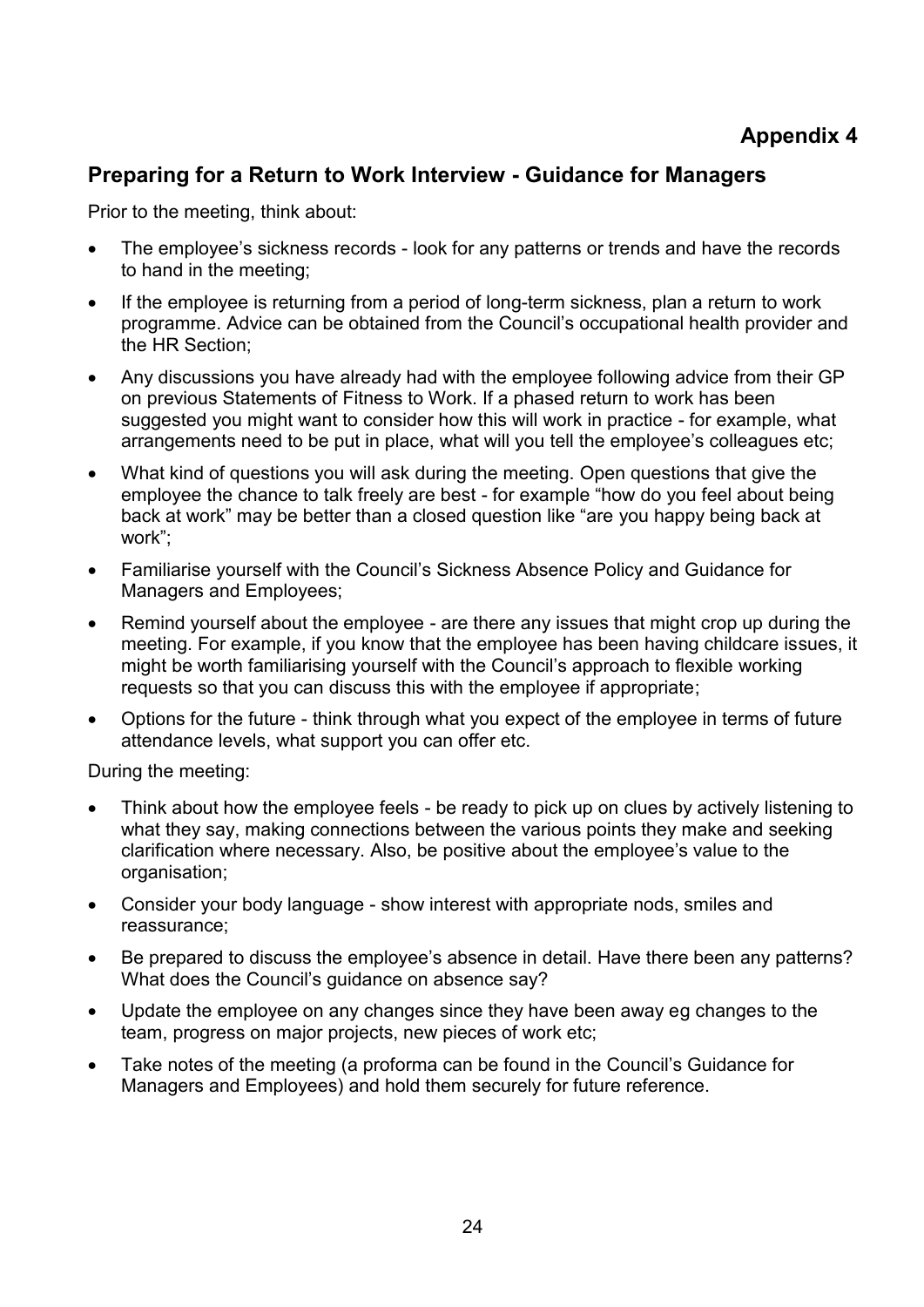## **Appendix 5**

#### **Return to Work Interview Record**

**Employee Name Employee Name Section/Dept** 

**Dates of Period of Sickness:** \_\_\_\_\_\_\_\_\_\_\_\_\_\_\_\_\_\_\_\_\_ to \_\_\_\_\_\_\_\_\_\_\_\_\_\_\_\_\_\_\_\_

#### **Preparation Check-list**

- Review the employee's sickness record:
- Check the total number of occasions of sickness absence in last 12 months:
- Check the total number of hours' sickness absence during last 12 months: \_\_\_\_\_
	- Is there a pattern
		- next to rest days? Yes/No
		- same day for each occurrence? Yes/No
- Check total number of day's absence this occurrence. If more than 7 calendar days:
	- was a medical certificate supplied? Yes/No
- Adherence to absence procedure on this occasion
	- Made contact on the first day of absence by the required time? Yes/No

\_\_\_\_\_\_\_\_\_\_\_\_\_\_\_\_\_\_\_\_\_\_\_\_\_\_\_\_\_\_\_\_\_\_\_\_\_\_\_\_\_\_\_\_\_\_\_\_\_\_\_\_\_\_\_\_\_\_\_\_\_\_\_\_\_\_\_\_\_

- Spoke to a supervisor? Yes/No
- Is the employee on managed return to work? Yes/No
- Is the employee in the formal sickness review process? Yes/No

## **Interview (to take place within 7 days of return to work)**

- Preparation
- Welcome the employee back to work
- Discuss the absence
- Agree actions
- Move on

Notes:

| Signed:<br>Employee | Manager |  |
|---------------------|---------|--|
| Date                |         |  |

**Original form to be held confidentially by the manager, with a copy given to the employee.**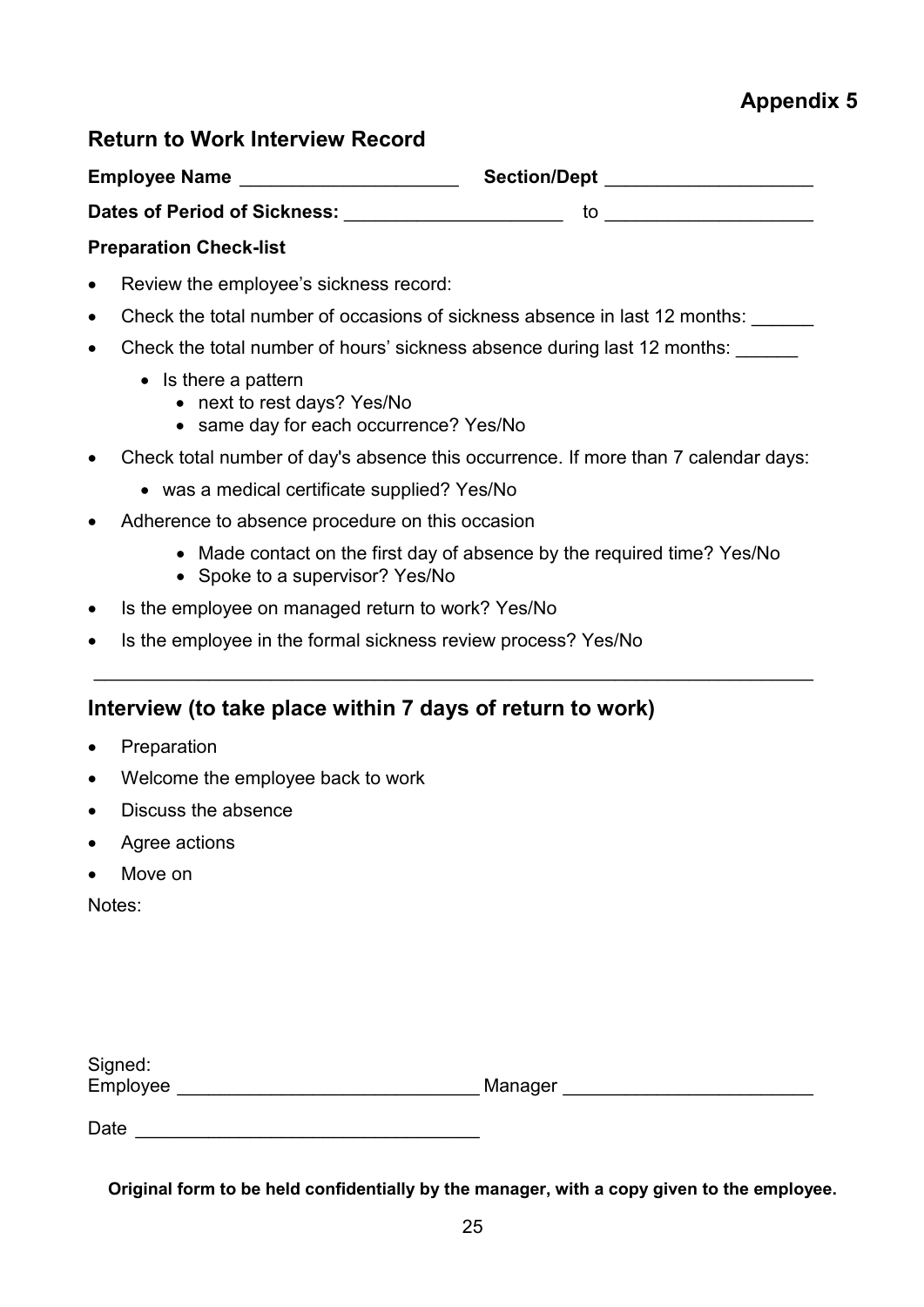

#### Appendix 6

Creating a happy, healthy workforce

| <b>MANAGEMENT REFERRAL FORM - Version 12</b> |  |  |  |
|----------------------------------------------|--|--|--|
|----------------------------------------------|--|--|--|

**OH19** 

| <b>SECTION 1</b>                                           | <b>Company Details</b>                                             |                                          |                    |           |  |
|------------------------------------------------------------|--------------------------------------------------------------------|------------------------------------------|--------------------|-----------|--|
| Company Name:                                              |                                                                    |                                          |                    |           |  |
| Referring Manager:                                         |                                                                    | Email Address:                           |                    |           |  |
| Mr/Mrs/Miss/Ms [delete as appropriate]                     |                                                                    |                                          |                    |           |  |
|                                                            |                                                                    |                                          |                    |           |  |
| Line Manager:                                              |                                                                    | Email Address:                           |                    |           |  |
| Mr/Mrs/Miss/Ms [delete as appropriate]                     |                                                                    |                                          |                    |           |  |
| Company Address & Postcode:                                |                                                                    |                                          |                    |           |  |
| <b>Contact Telephone Number:</b>                           |                                                                    | Fax Number:                              |                    |           |  |
| Person to receive report:                                  |                                                                    | Preferred means of receiving             |                    | Email     |  |
|                                                            |                                                                    | report $(X)$                             |                    | Post      |  |
| <b>SECTION 2</b>                                           | <b>Employee Details</b>                                            |                                          |                    |           |  |
| Mr/Mrs/Miss/Ms                                             | Surname:                                                           | Forename(s):                             |                    |           |  |
| [delete as appropriate]                                    |                                                                    |                                          |                    |           |  |
| Date of Birth:                                             |                                                                    | Employee Number:                         |                    |           |  |
| Home Address:                                              |                                                                    | Job Title & Department:                  |                    |           |  |
| Post Code:                                                 |                                                                    |                                          |                    |           |  |
| <b>Contact Telephone Number:</b>                           |                                                                    | Date commenced employment:               |                    |           |  |
| <b>Contact Email:</b>                                      |                                                                    | Date commenced present job if different: |                    |           |  |
| <b>Total Contracted hours:</b>                             |                                                                    | Provide details of working pattern.      |                    |           |  |
| <b>SECTION 3</b>                                           | Absence History (provide details of all absences in last 6 months) |                                          |                    |           |  |
| Is the employee currently absent from work?                |                                                                    |                                          | Yes                | <b>No</b> |  |
| From:                                                      | To:                                                                | Number of Days                           | Reason for absence |           |  |
|                                                            |                                                                    |                                          |                    |           |  |
|                                                            |                                                                    |                                          |                    |           |  |
|                                                            |                                                                    |                                          |                    |           |  |
|                                                            |                                                                    |                                          |                    |           |  |
|                                                            |                                                                    |                                          |                    |           |  |
| <b>SECTION 4</b>                                           | <b>Reason for this referral</b>                                    |                                          | Please indicate √  |           |  |
|                                                            |                                                                    |                                          |                    |           |  |
| Short Term (STA):<br>Long term (LTA):                      |                                                                    |                                          |                    |           |  |
| Fitness assessment due to change in Job Requirements/Role: |                                                                    |                                          |                    |           |  |
| Wellbeing support (mental health and counselling):         |                                                                    |                                          |                    |           |  |
| Other:                                                     |                                                                    |                                          |                    |           |  |

Fax: 01228 538916<br>Email: office@chooseph.co.uk<br>Web: chooseoccupationalhealth.co.uk

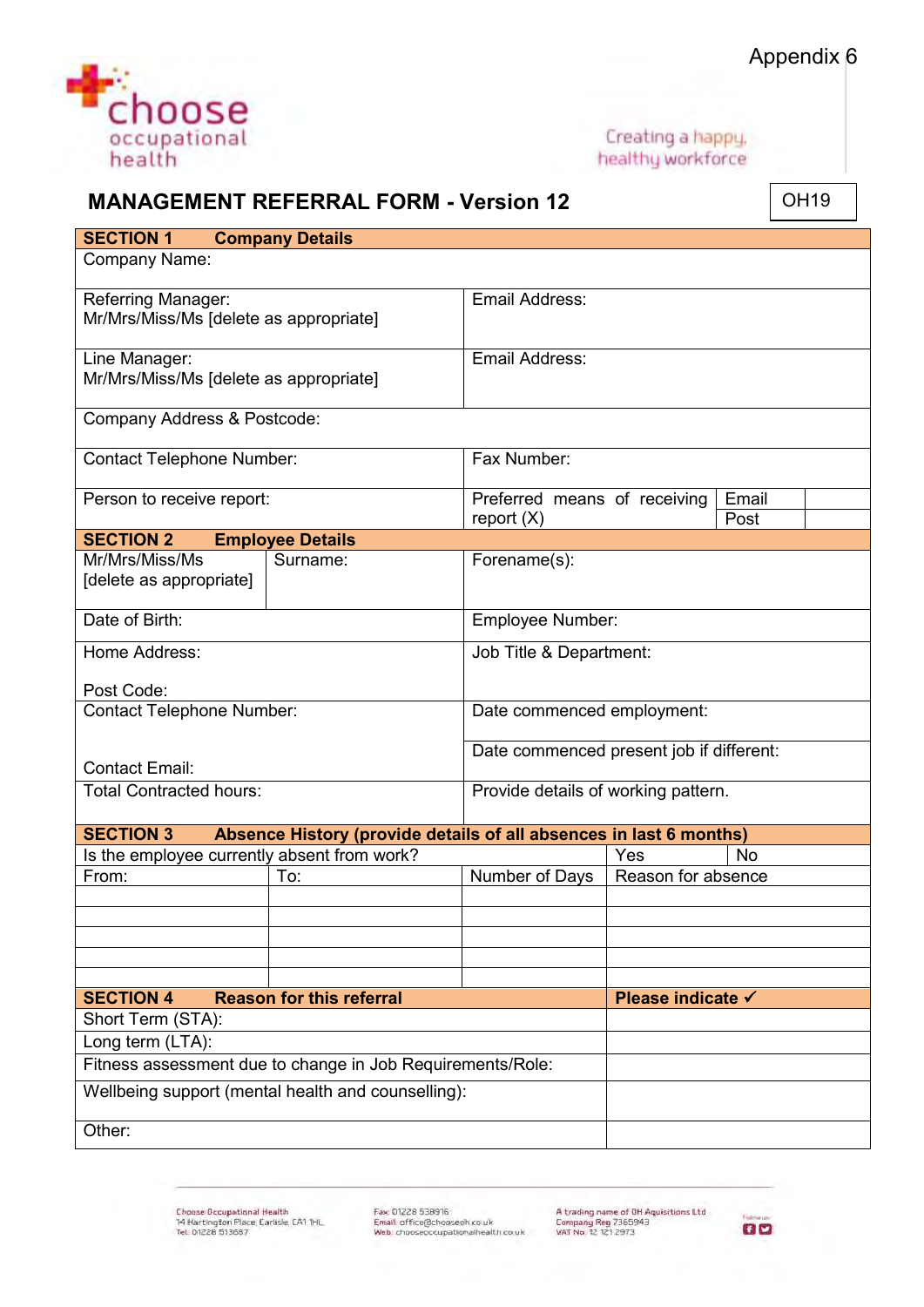| <b>Employee Name</b>   | <b>DoB</b> |  |
|------------------------|------------|--|
| <b>Assessment Date</b> | QID        |  |

| <b>SECTION 5</b><br>Referrer Information - the referral cannot progress if this section is not<br>completed                                                                                            |                                    |            |              |  |  |
|--------------------------------------------------------------------------------------------------------------------------------------------------------------------------------------------------------|------------------------------------|------------|--------------|--|--|
| Describe the employee's impairment and how                                                                                                                                                             |                                    |            |              |  |  |
| it affects their ability to carry out their role.                                                                                                                                                      |                                    |            |              |  |  |
| How long have you been aware of the issue?                                                                                                                                                             |                                    |            |              |  |  |
| Has the employees job or conditions<br>changed?                                                                                                                                                        |                                    |            |              |  |  |
| Please provide details                                                                                                                                                                                 |                                    |            |              |  |  |
| Is there conflict with colleagues or<br>management?                                                                                                                                                    |                                    |            |              |  |  |
| Is the employee subject to any formal<br>management process?                                                                                                                                           |                                    |            |              |  |  |
| Are you aware of any personal issues?                                                                                                                                                                  |                                    |            |              |  |  |
| Is there any other information you consider<br>to be relevant?                                                                                                                                         |                                    |            |              |  |  |
|                                                                                                                                                                                                        |                                    |            |              |  |  |
| <b>SECTION 6</b><br>Referrer's Questions - please indicate in the right hand<br>column the questions required                                                                                          |                                    |            | $\checkmark$ |  |  |
| Is there an underlying medical condition that is adversely affecting the employee's health?                                                                                                            |                                    |            |              |  |  |
| Is the employee's impairment consistent with this underlying medical condition?                                                                                                                        |                                    |            |              |  |  |
| Is the impairment likely to affect the employee's ability to carry out normal day to day<br>activities temporarily or permanently?                                                                     |                                    |            |              |  |  |
| Is the impairment likely to affect the employee's ability to carry out their role temporarily or<br>permanently?                                                                                       |                                    |            |              |  |  |
| If the employee is not fit to carry out their contractual tasks can they work in an alternative<br>role?                                                                                               |                                    |            |              |  |  |
| What adjustments should be considered in relation to the employee's impairment?                                                                                                                        |                                    |            |              |  |  |
| When is the employee likely to be able to return to work?                                                                                                                                              |                                    |            |              |  |  |
| Is a phased return to work recommended?                                                                                                                                                                |                                    |            |              |  |  |
| Is their medical condition work related?                                                                                                                                                               |                                    |            |              |  |  |
| Is their medical condition likely to recur?                                                                                                                                                            |                                    |            |              |  |  |
| Is a review indicated and if so when?                                                                                                                                                                  |                                    |            |              |  |  |
| Do you have any other questions not addressed above? (please add in the space provided)                                                                                                                |                                    |            |              |  |  |
| <b>SECTION 7</b><br><b>Employer Declaration - must be completed</b>                                                                                                                                    |                                    |            |              |  |  |
| Have you explained the reason for this referral and discussed its contents<br>with the employee in detail as well as providing them with a copy? (If the<br>answer is NO the referral CANNOT progress) |                                    | <b>Yes</b> | <b>No</b>    |  |  |
|                                                                                                                                                                                                        |                                    |            |              |  |  |
|                                                                                                                                                                                                        |                                    |            |              |  |  |
|                                                                                                                                                                                                        |                                    |            |              |  |  |
| This form is confidential to Choose Occupational Health.<br>It should be completed by the Line Manager or HR Manager/Officer.                                                                          |                                    |            |              |  |  |
| Return Address - Please return the completed form to the address or e-mail in the footer below.                                                                                                        |                                    |            |              |  |  |
| Revised June 2017                                                                                                                                                                                      | Version 11<br>Review due June 2019 |            |              |  |  |
| Author: S. Holliday                                                                                                                                                                                    |                                    |            |              |  |  |

Choose Occupational Health<br>14 Hartington Place, Carlisle, CA1 1HL<br>Tel: 01228 513687

Fax: 01228 538916 A trading name of OH Aquisitions Ltd<br>Email: office@chooseoh.co.uk Company Reg 7365943<br>Web: chooseoccupationalhealth.co.uk VAT No. 12 121 2973

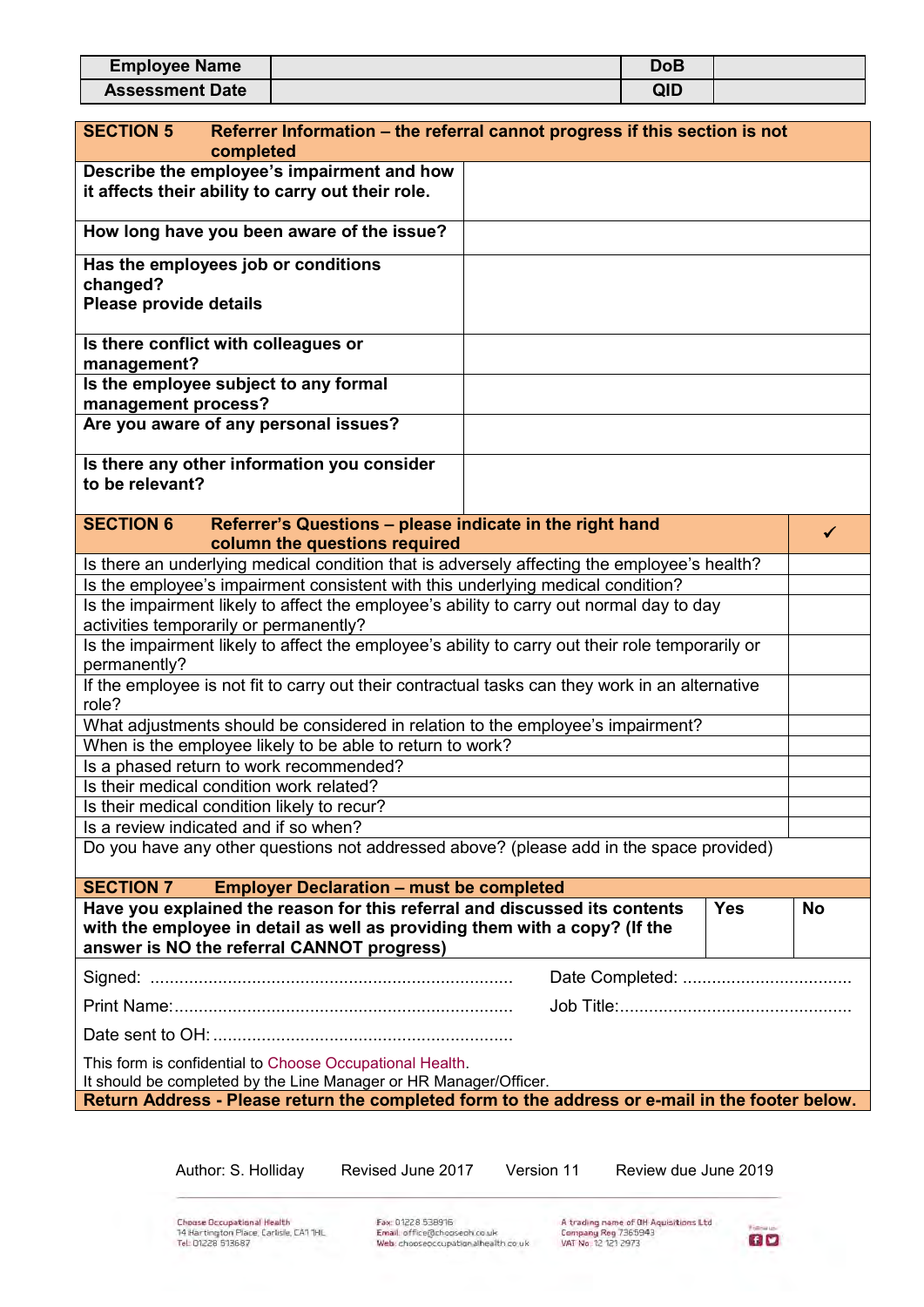## **Managing Persistent Short Term Sickness Absence**